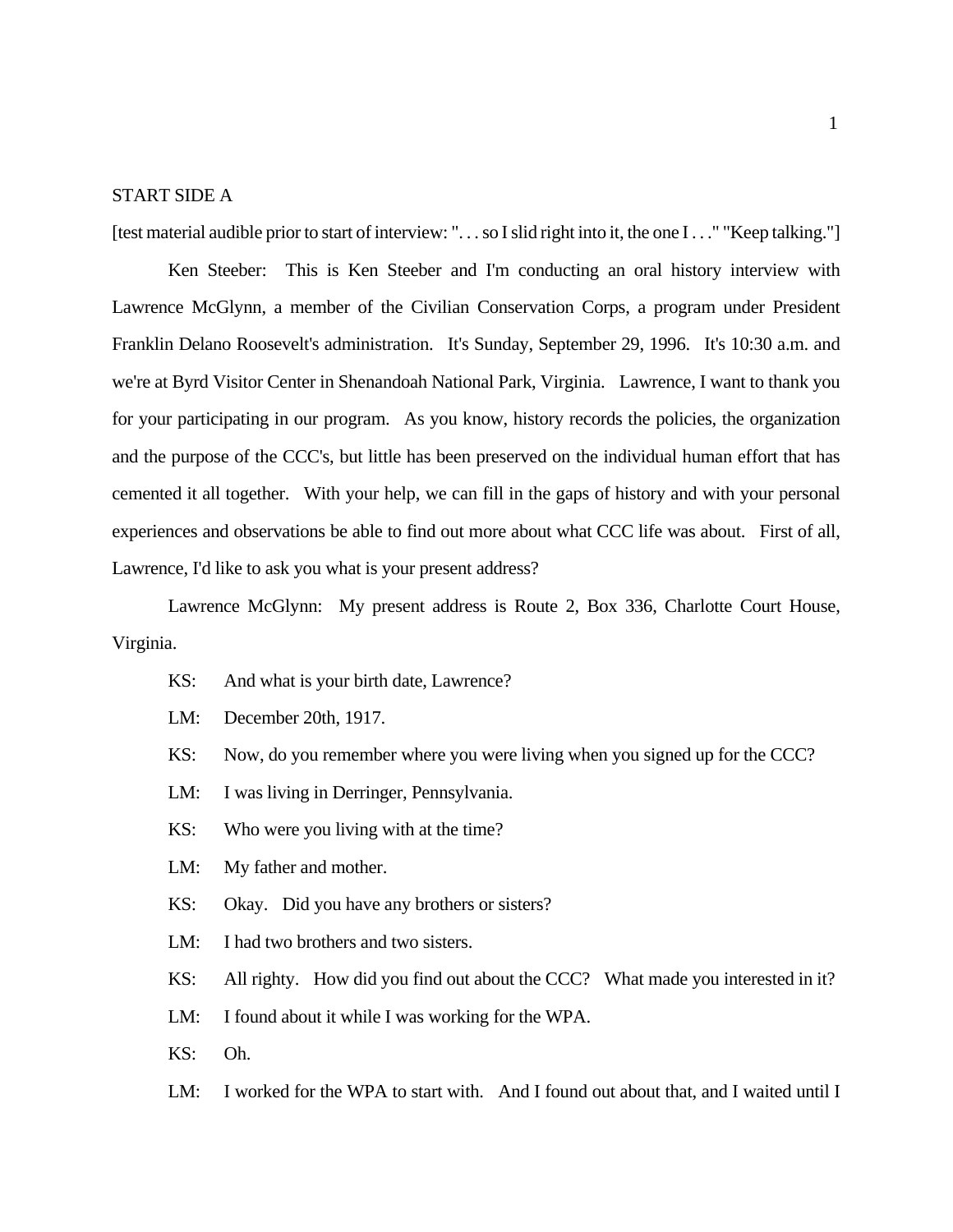was eighteen years old to sign up for it, where I should have gone in a little sooner.

KS: Oh, I see.

LM: Because I think you could have gotten in at seventeen at one time.

KS: Why did you join? What motivated you?

LM: Well, I had to make money to help keep the family. That was during the Depression, and the coal mines was on strike at that time, which was a bad time to go on strike, during the

Depression. And so I had to make the money.

KS: Where were you living at this time, with your parents?

LM: I was living in Derringer, Pennsylvania.

KS: Derringer, Pennsylvania. How long, how long did you serve?

LM: Twenty-eight months.

KS: Twenty-eight months. And what year did you go in?

LM: I went in 1936.

KS: And what was the last year of school that you attended?

LM: I attended fifth grade, I went on--I went--I left fifth grade to go to work because of needing money to help the family out.

KS: What was--

LM: So I left school early.

KS: What was your first job when you left school?

LM: When I left school my first job was picking apples and peaches and things like that at an apple orchard.

KS: And then you went to the WPA?

LM: Then I went to the WPA.

KS: Okay, and then into the CCC?

LM: The CC camps.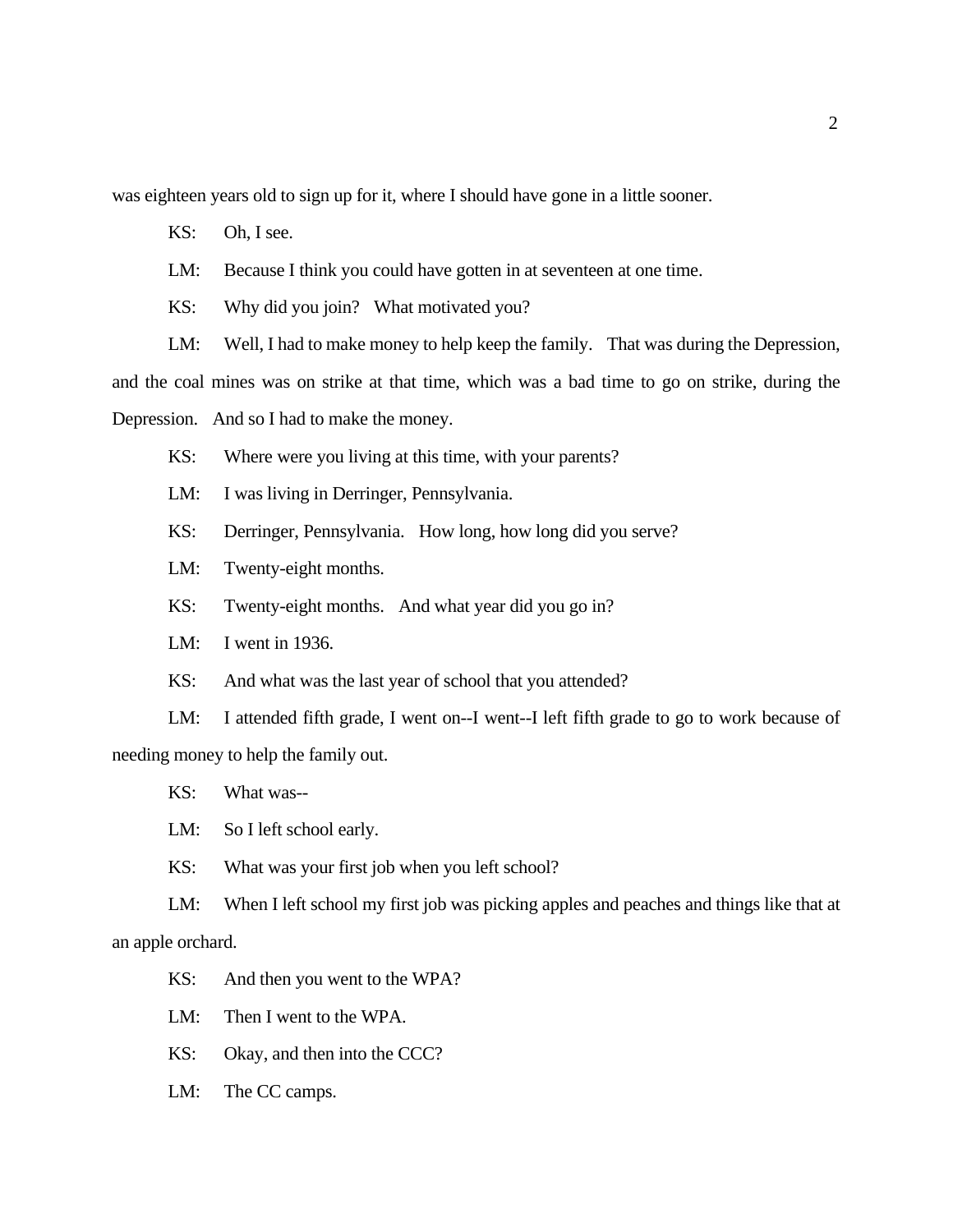KS: Okay, excellent. What camp were you assigned to, or were you assigned to several?

LM: Well, I started out in New Cumberland, Pennsylvania, which was a supply depot, then I went down to Fort Meade, Maryland where I was signed in. And I spent a few months there and from there, they shipped me over to Edgewood Arsenal, in Maryland. I stayed about a month there, then they shipped me to Aberdeen Proving Grounds, which I spent fourteen months at. All the time I was at Aberdeen Proving Grounds, I drove a truck. I was driving an Army truck. We were-- I was driving a dump truck and we were expanding the airport in the Aberdeen Proving Grounds at the time. Some of our, some of our work was mosquito control work, which they used used motor oil. They spread it on the coast line of the Chesapeake Bay, there. To help keep mosquitos down, that was one of the jobs there. Of course, that job didn't last long, just a few weeks of that and that was over with.

KS: How did you come to arrive here at Shenandoah?

LM: Well, I went out from the CCC's in Aberdeen, Maryland in 1938, and I went back to Pennsylvania. I worked in a coal mine for several months. And I didn't like that. So I left that, and I went to work on a farm. In the fall, and I didn't like that. I stayed there a while, doing, you know, the fall harvesting season, and I got out of there and signed back in the Civilian Conservation Corps and went to Wilkes Barre to their reception center up there, and then come back down to New Cumberland and through the same system again and ended up in Luray.

KS: I see. Now, what camp were you assigned to when you came here?

LM: I was assigned to Company 375 in NP 10.

KS: Okay, that's at Pinnacles?

LM: Up by the Pinnacles.

KS: Okay. Now, in as much detail as you can, can you tell us a little bit about the camp routine that you went through? For example, what your wake-up time was, and your barracks duties and eating times and non-work responsibilities?

LM: Well, our wake-up time was around six o'clock and then we had some calisthenics,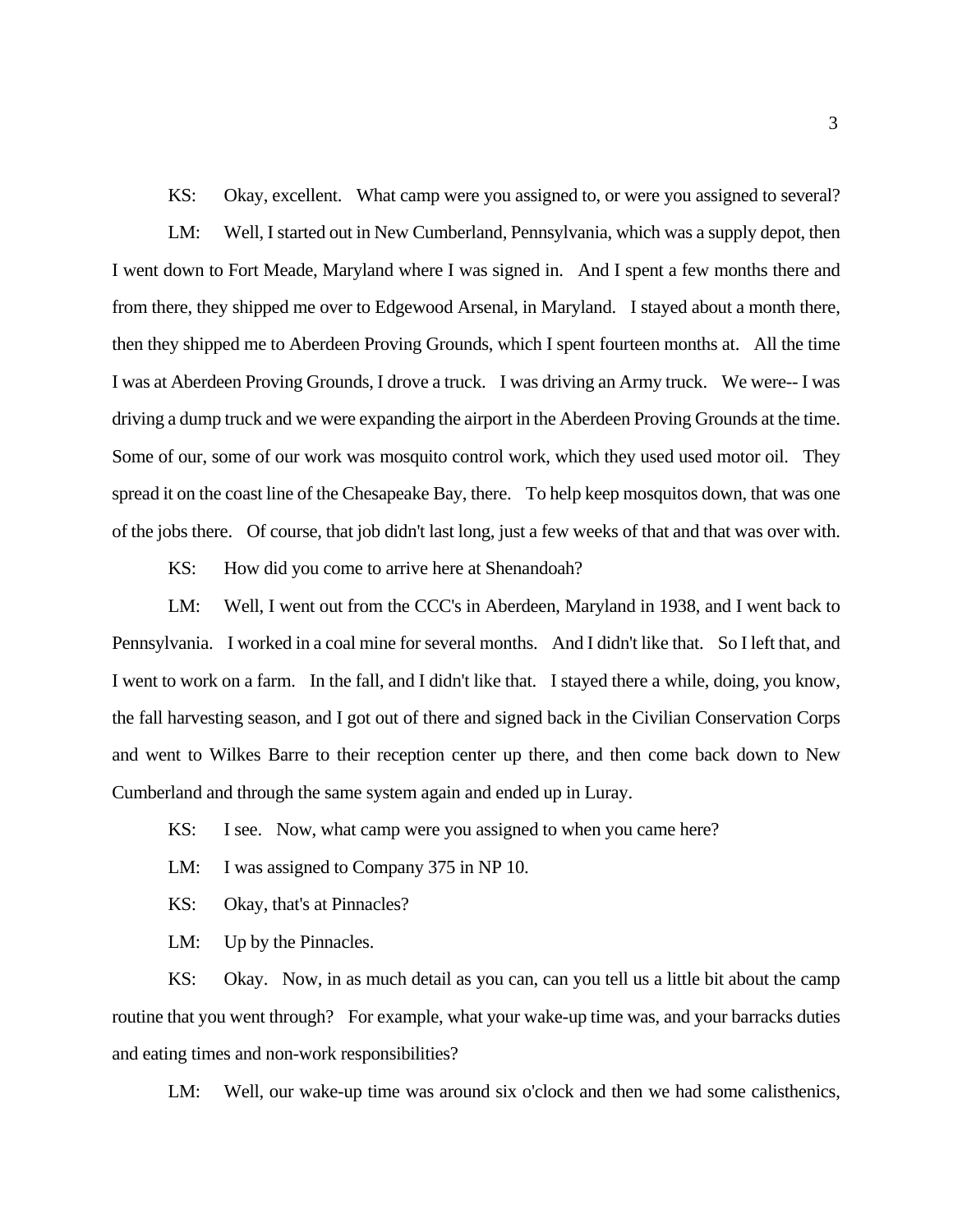and we had to get out, and line up, salute the flag and all that kind of thing, for reveille. Then we lined up for chow, for breakfast and after breakfast, why, we lined up and went to work.

KS: The camps were run pretty much by the military, the Army, wasn't it?

LM: It was run by the, mostly by the Army, by Army officers. And it was a good system. Everybody got a little bit of training out of it. You know, standing to attention, standing in line and all that kind of thing.

KS: Discipline-type of thing?

LM: Discipline thing, yes. It was good for everybody.

KS: Did you eat mostly in the field for lunches, or were they in the barracks?

LM: For lunches we ate in the field mostly. But we had our breakfast and our dinners at the company kitchens.

KS: What duties did you have in the barracks, as far as maintaining it?

LM: Well, the only duties I had was keeping my own bed made and cleaning around my area where I slept. That was my duties there.

KS: How about your non-work responsibilities around there? Did you have to do any police call or KP, like in the military?

LM: They had that kind of a thing, going where, if you were being disciplined for anything they would give you KP or something like that. But it never happened to me, so I was lucky!

KS: Very good, very good! Okay, were there many disciplinary problems while you were there?

LM: No, just one that I can recall. It was with two young fellows from New York. Two first cousins. They were stealing Army blankets and selling them to the public downtown. They got caught, so we ushered them out.

KS: Well, how was discipline handled? Who took care of that?

LM: Well, it was handled through the company commander himself. It was his decision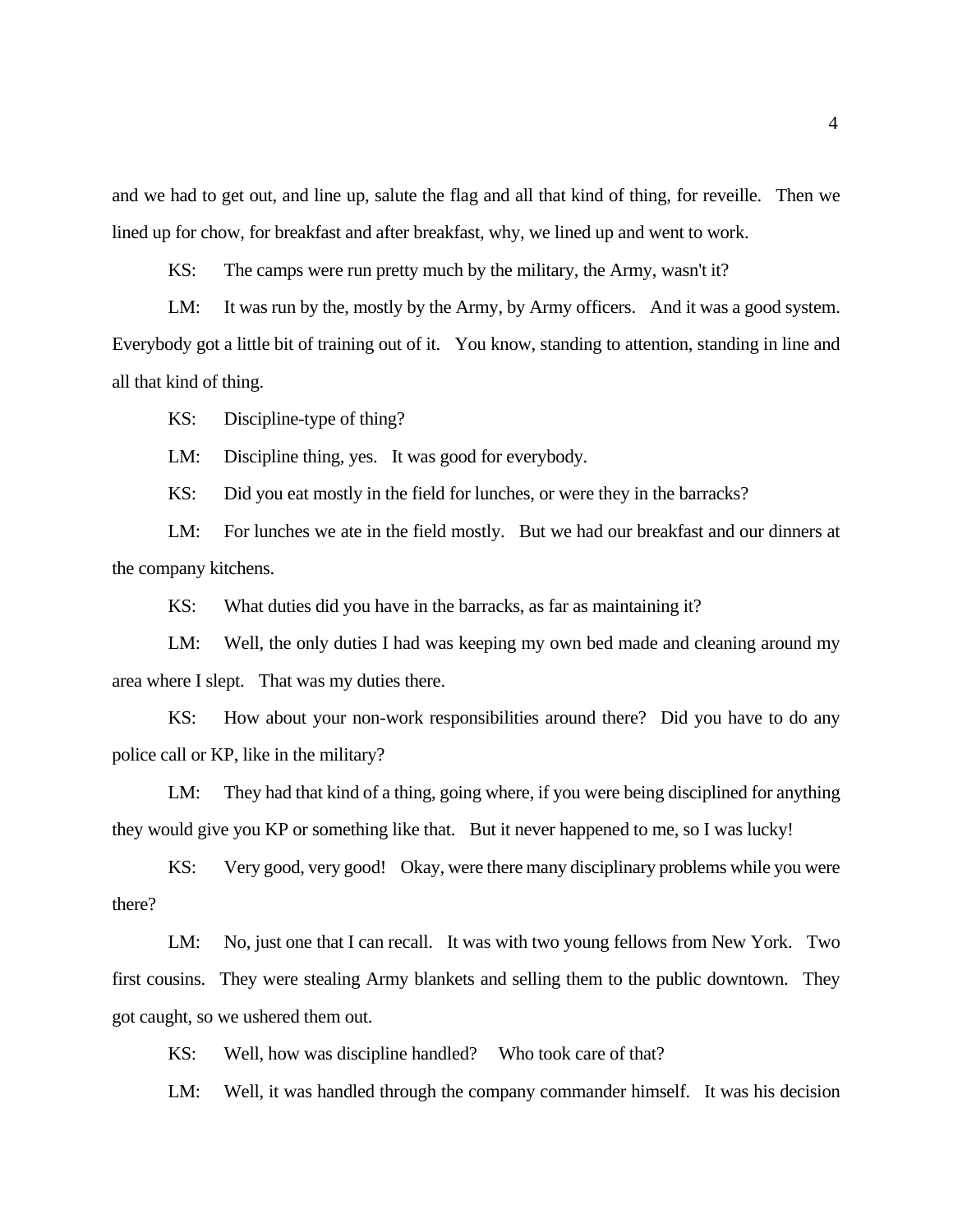of what to do with them. Like dishonorable discharge and things like that. That was his duties. Part of what he was supposed to do to keep a disciplinary camp, something where they kept everybody in line.

KS: But you never really, in the time that you served in the camp, never really had any major problems that you saw?

LM: No major problems at all.

KS: Okay. Let's get back to what you ate there. Who prepared the food, for the most part?

LM: Well, we had regular cooks in our kitchens. I think they drew their cooks and things out of the cooking and baking schools, Army cooking and baking schools, is where I think they got their chefs or whatever you want to call them.

KS: Their cooks. Were they CCC men?

LM: Yeah, the ones we had were.

KS: What were some of the typical meals that you would have?

LM: Well, we had, in the mornings we got chipped beef on toast, you know, some of that kind of thing, same thing we got in the Army. Cereal, little cereal in the boxes, you know, a serving in a box for each guy, and things like that. Good, we got very good food.

KS: Good food. Lunches, even though they were in the field , were they hot lunches or .

. .?

LM: Yeah, they were hot lunches because they were brought out by a truck at noontime.

KS: Yeah, just like the military.

LM: Just like the military, same thing. In fact, I think we ate better there than I did in the military when I was in there.

KS: Oh, I see. While we're talking about that, how would you rate the meals? Pretty good?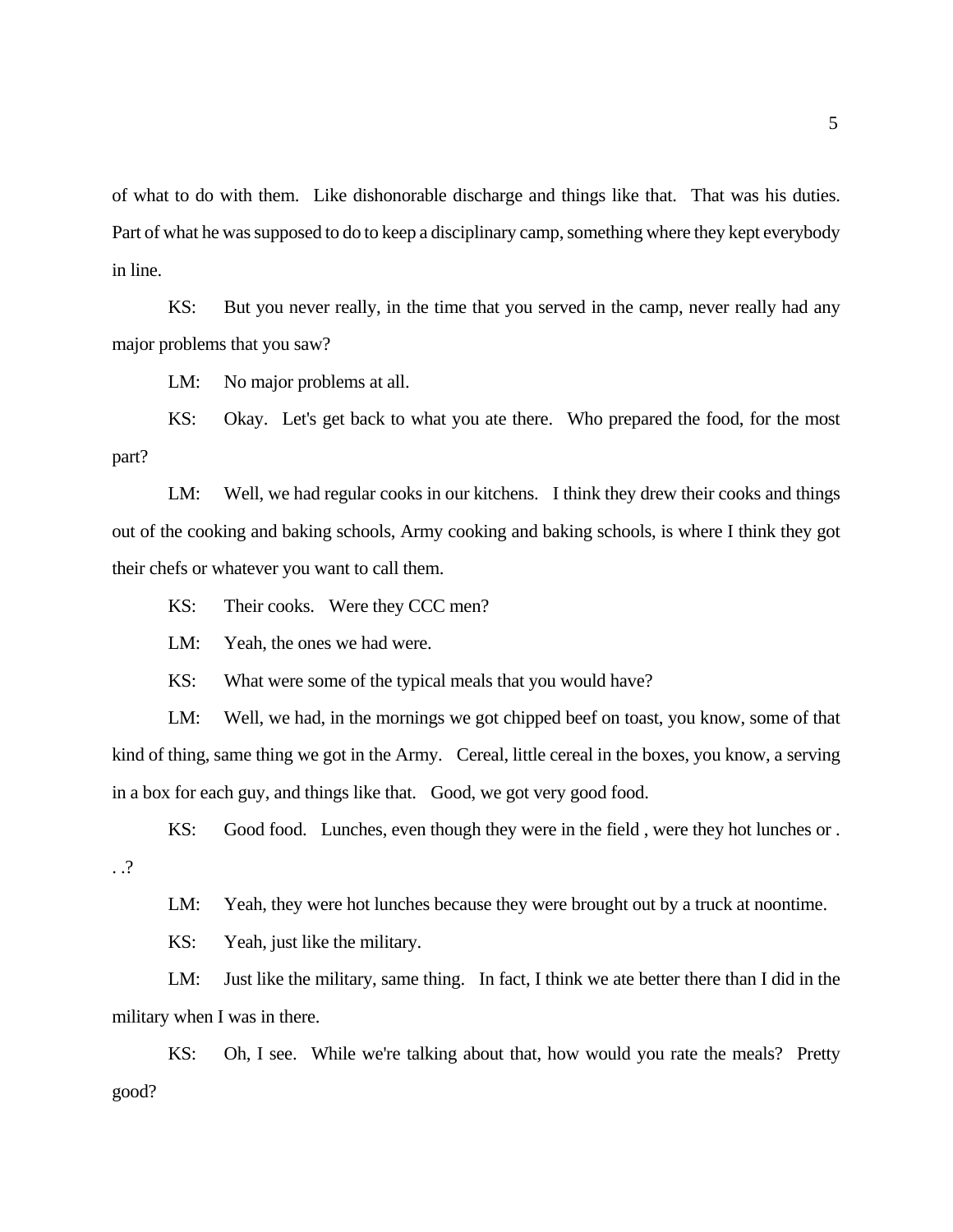LM: Oh, yes.

KS: Yes?

LM: Yes, I'd rate the meals good.

KS: How about laundry? How was that handled?

LM: Well, you washed your own clothes.

KS: Oh, you did?

LM: And you dried your own clothes, you ironed your own clothes. I had a friend that slept next to me and he used to kind of help me out a little bit with that; he'd iron my shirts and things, which I couldn't do. But he'd iron my shirts and things and when I'd go on a liberty trip downtown, why, I always had a clean shirt and dressed good.

KS: Well, what facilities did they provide for you to do your washing? Did you have tubs, or--

LM: Well--

KS: --they didn't have automatic washers, then?

LM: No, it was more or less like a scrubbing board and things like that. It was very easy, it wasn't hard to do.

KS: Were you required to keep your uniforms in a certain way?

LM: Oh, yes, yeah.

KS: They had to be ironed?

LM: And you were required to keep your trunk that you had sitting in front of your bunk lined up, and everything lined up, your clothes hanging up neatly in your clothes closet that they had hanging on the wall.

KS: Did you have many inspections?

LM: We had one or two a week, we'd have what we would call general inspections.

KS: Alright, and who conducted those?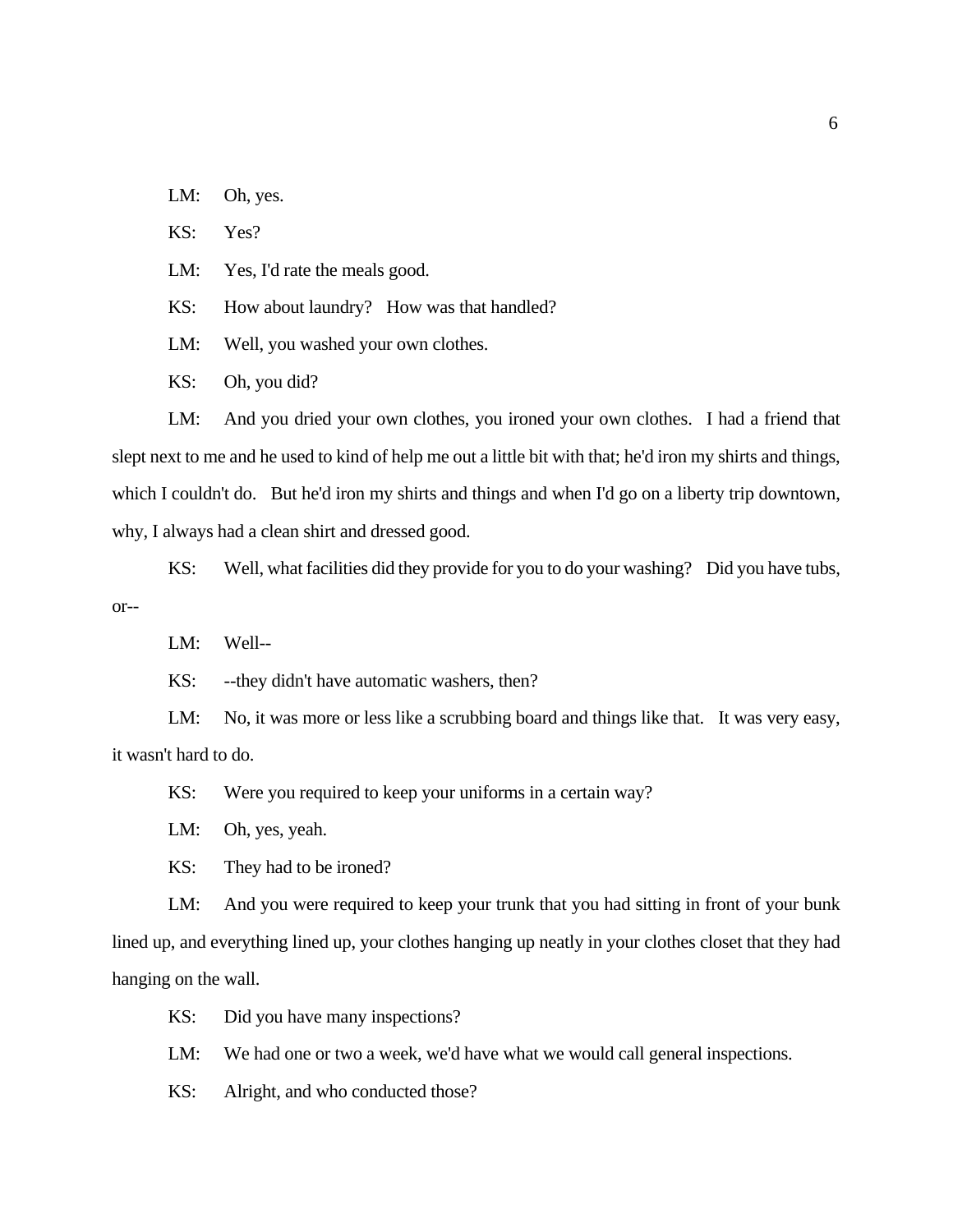LM: Usually lieutenants or the first sergeant.

KS: Excellent. Who was responsible for the maintenance of the camp, like, you know, little things that would break down?

LM: Well, we had a superintendent there. We had a mechanic, as far as the mechanical part of it was concerned, to repair our trucks and things like that. As far as cleaning our own trucks and everything, we had that responsibility ourself.

KS: Okay, but you had a maintenance crew that took care of most of the buildings and around the buildings?

LM: We had a maintenance crew, yeah, that took care of the buildings.

KS: Were they trained CCC men?

LM: Some of them were. Now, like the mechanic on our trucks and things, he was a civilian from downtown. Mr. Huffman, he was our mechanic.

KS: Excellent. How were the barracks heated?

LM: The barracks was heated by two stoves, one at each end. And they were similar to the pot belly stoves that you see around, you know, where they burn wood, or coal.

KS: Were they effective?

LM: Oh, yes, they were effective, yeah they were.

KS: Very warm. Who kept them up?

LM: Well, usually the fellow that slept next to the stove, where the warmest part was, was the fellow that was kind of responsible to keep the fire going.

KS: Now, was there any rivalries between camps? I don't mean anything particularly bad, but just friendly joshing around between the camps. What was the relationship between camps?

LM: Well, none that I know of. We didn't have any of that in our barracks. There's none that I know of.

KS: Okay. How about religious services; were they offered up there?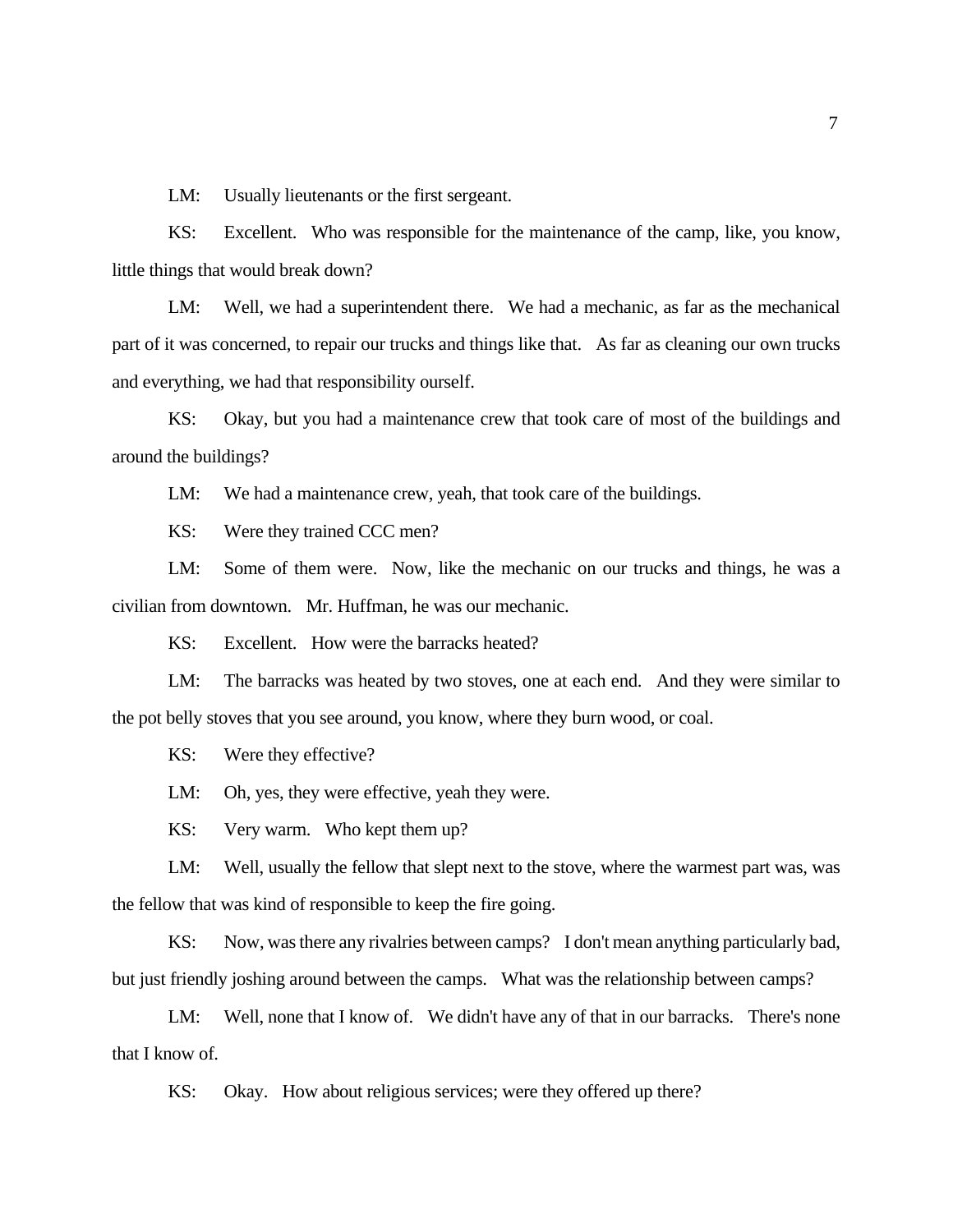LM: They offered religious service, but I didn't partake in them at that time, I didn't, you know, go to them at that time. Of course, I, when I got back home, I started going to a Reformed Church back home.

KS: I see. But for the most part, do you know who would have conducted them? Was it a military chaplain, so to speak, or were they civilians?

LM: To the best of my knowledge, I think it was a civilian that came from camp to camp.

KS: I see.

LM: Like you usually see these days down in campgrounds around the nation, you know, the ordinary campgrounds that you see around the nation.

KS: What were some of the hardships that you had in camp, do you remember? Outside of hard work!

LM: Well, the only thing outside of hard work was the hardships of the deep snows that we got up here in the mountains, and the fog, things like that, was really the only thing. Other than that, why, it was a very pleasant experience!

KS: How about the education classes, did you attend any of them?

LM: I attended a diesel class for a while, where they were teaching diesel motors. That was when diesel was first coming out. I attended some of their classes, I think I attended about half of them.

KS: Okay, how about the--was there any other classes that you took beside diesel?

LM: No, none that I attended but they did have other classes. They had radio and carpentry and things like that.

KS: Okay, how did you rate, would you rate the education that you got there?

LM: What I learned in this camp I rated as very good. I think I gained a lot by coming into a camp in the first place.

KS: Okay. How about medical services, were they available?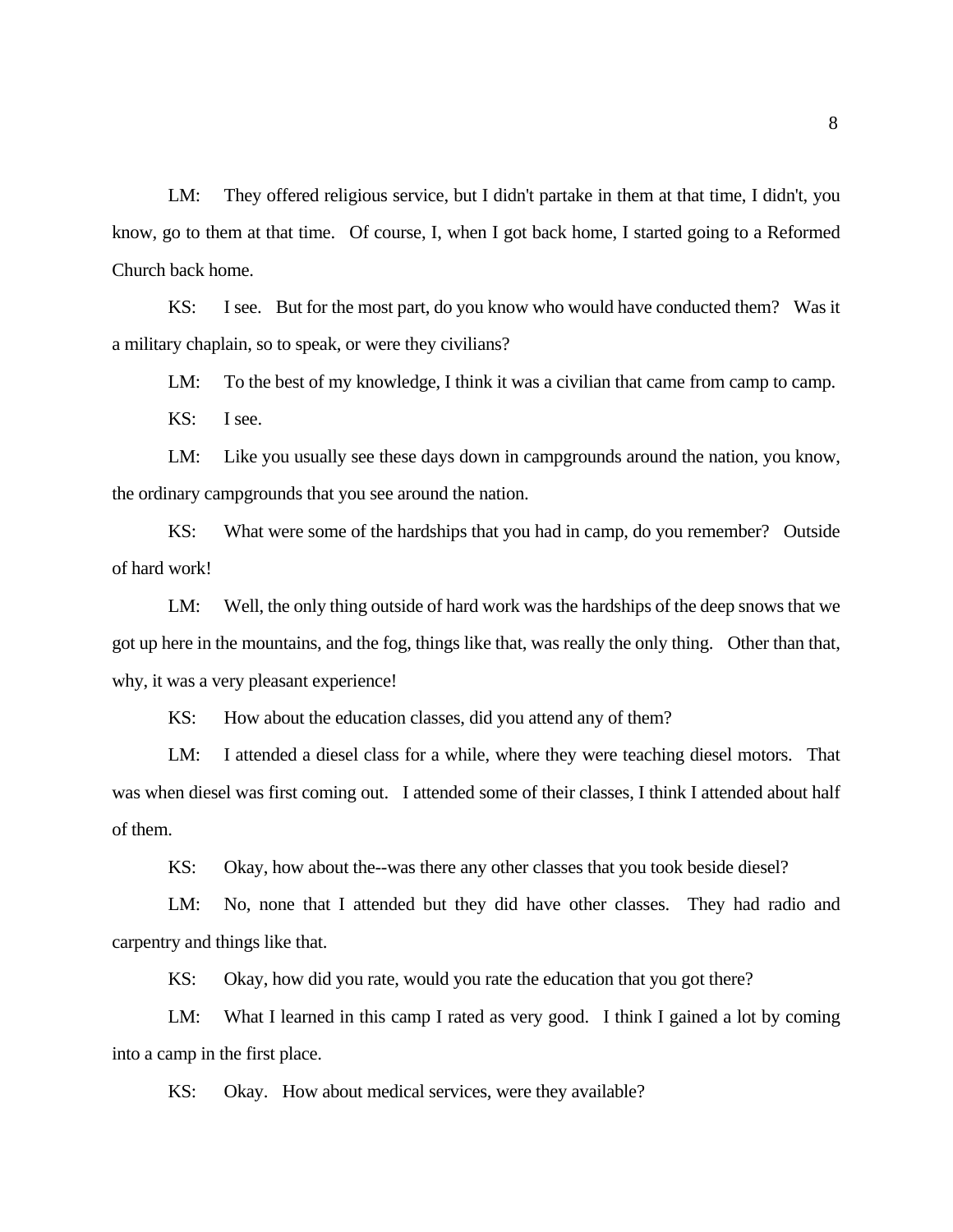LM: Medical service was available. Our dentist's name was Captain Wallin (sp?) and he was very good. He helped me. I think he pulled about thirteen of my teeth one time.

KS: Oh, my gracious! Now, what part of camp life did you enjoy the most?

LM: Well, you really, really enjoyed the camaraderie, you know, the advantage of being with a bunch of good fellows and all that. We had quite a few in our camp that played music. We had a little band and we'd go downtown and play here and there. We played for square dances over in New Market and Harrisonburg, and places like that. So that was some of the big enjoyments I got out of being here.

KS: Did you play as a CCC boy or did you play as individuals.

LM: Well, I played as a CC boy. There was three of us in the band, plus we had one player from down in Luray that played the fiddle. So there was four and five of us at a time, different times, playing for these square dances and everything. Then I played, I just played mandolin and guitar, but now I play about seven different string instruments now.

KS: Very interesting, very interesting. Let's talk a little bit about your work experiences. You mentioned a little bit earlier that you were a truck driver by trade in the CCC. What was your first job assignment when you came into camp?

LM: My first job assignment was with a '37 Chevrolet dump truck and I was hauling gravel out of the Shenandoah River, down from Luray up to the Drive. What they were using it for, I don't know. I dumped it on a pile and they get it from there.

KS: Okay. Where abouts in the River were they taking it from? They just--

LM: From the Shenandoah River on the south part of Luray.

KS: And they just--how did they get it out? Did they steam shovel it out?

LM: They had a shovel and they got it out. We used to drive right down into the water, and they'd go up when we pull out.

KS: Oh, I see. Did you have any other jobs while you were in the CCC, other than being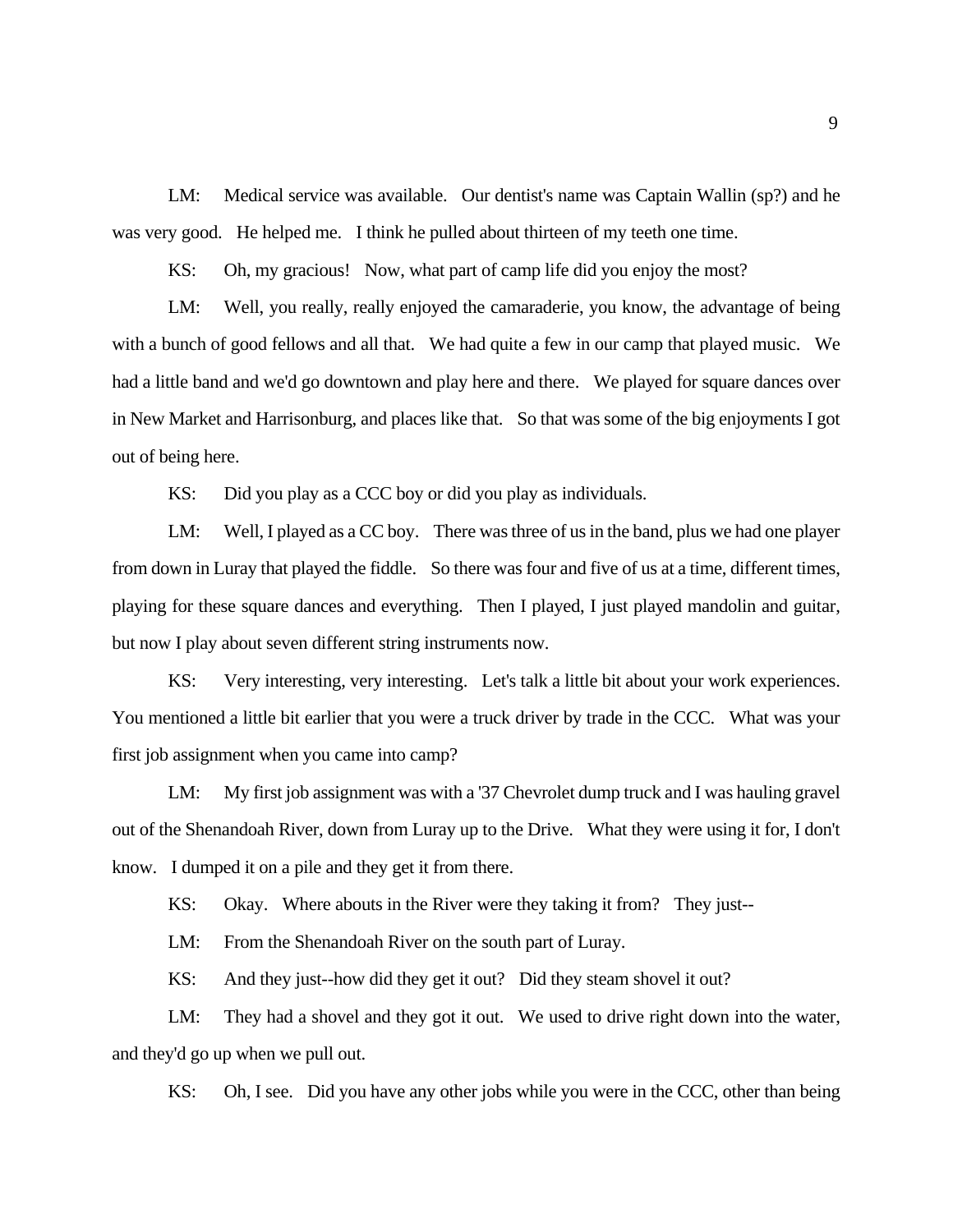a truck driver?

LM: No, I just drove truck all the time I was in. My second truck they give me was a '39 Chevrolet stake body, with canvas on. I used to haul men out to work, I used to make trips up to Pennsylvania, to New Cumberland for supplies once in a while. The fellows I took out to work was laying telephone lines. They were like forty inches deep, something like that, across the Drive. They were laying telephone lines. For what, I don't know! (laughs)

KS: Well, when you weren't driving, what were your duties then? Did you just maintain your truck?

LM: Well, yes, when we weren't driving there were periods in between--in the work day, that we didn't have much to do as a driver, so we'd be cleaning our own trucks up and keeping them in check; you know, keep them looking good.

KS: Did your trucks have to go through inspection, too?

LM: Oh, yes. Our company, NP-10 up here, was the honor company of the Skyline Drive in 1939. They had this long picture made with all the company personnel, all the people of the company on it.

KS: Okay, you're describing a picture about two foot long?

LM: About two foot long, and about eight inches high. We had all our company on it: the captain; the lieutenant; Mr. Shroy [sp?], the advisor; and Captain Wong [Dr. S.F. Wong], the dentist and all. I don't know--if--the pic--uh, name of the company and everything right on the front of the picture. So that's down in Ashville, in the National Park Archives down there.

KS: Is this on Skyland, right? That's the camp you were at?

LM: On the Skyline Drive, yeah.

KS: Yeah. I think we might have a copy of that in our Archives.

LM: You think you have it?!

KS: I'll check that.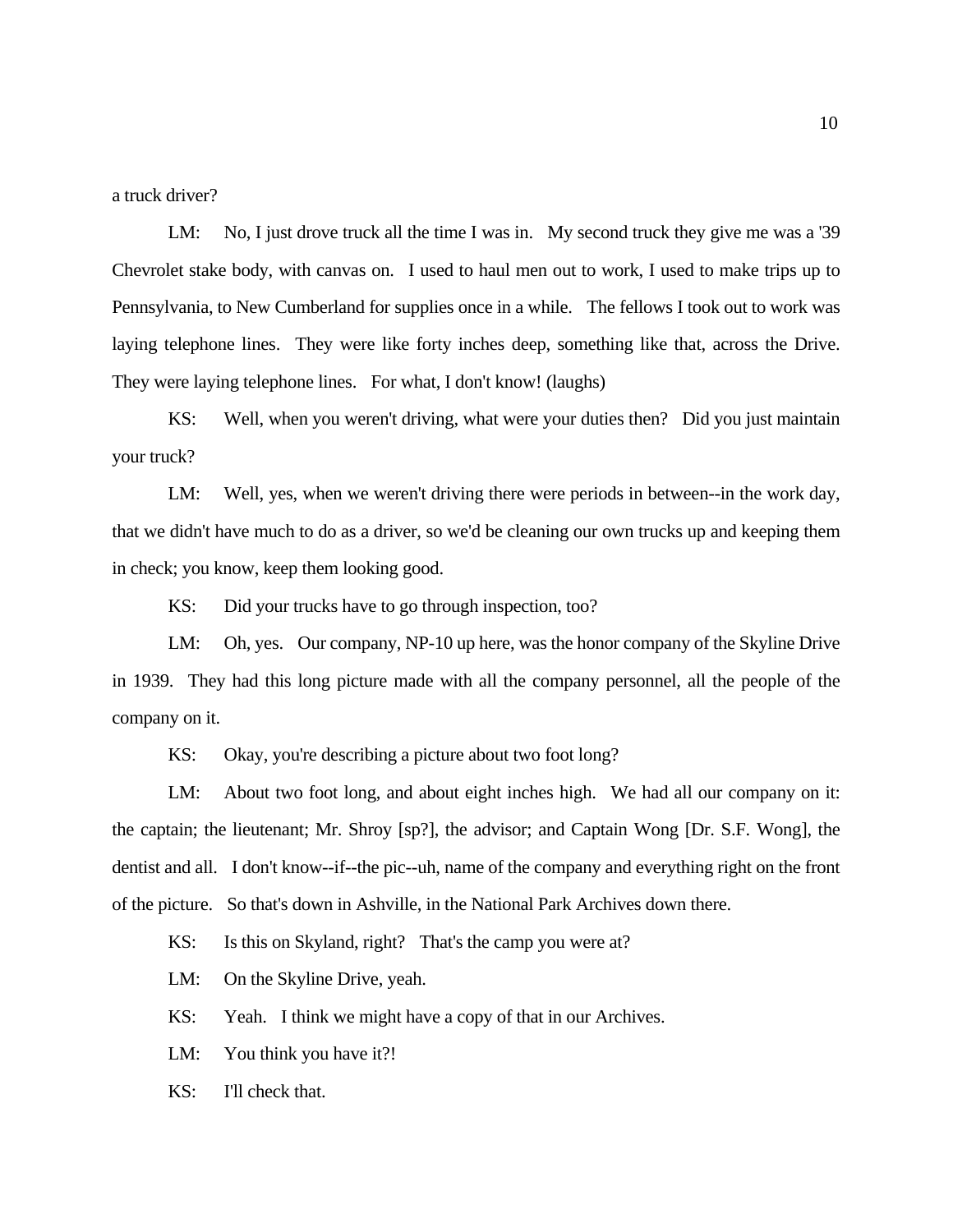LM: I hope so!

KS: I'll check that.

LM: 'Cause I was with the understanding that they had the only copy left.

KS: Do you remember a medic by the name of Blevins, they used to call him Doc Blevins?

LM: I kind of remember that name, yeah.

KS: He's in that photo. I'm not too sure what year it is, I think he--

LM: I believe he is in that photo.

KS: Yeah, it might be '36, it might be '37. I'll check that out for you.

LM: Well, this picture was taken in '39, so I don't know whether he's in the picture or not. But I do kind of recall the name.

KS: Yeah, we'll have to check that out for you. How would you rate the trucks you used? This is a new area for us as far as interviewing enrollees about their work duties. What do you think about the trucks that you used?

LM: They were very good.

KS: Were they the old chain drives?

LM: What do you mean by chain drives?

KS: You know, the rear wheels were run by a chain, like the old Macks?

LM: Oh, no, no.

KS: No. These were--

LM: No, '37 Chevrolets is run by a drive shaft, a two piece drive shaft. And the '39's were similar, only they were much more powerful than the '37's.

KS: I'm sure you really worked them hard. How did they hold up to the work?

LM: They held up very good. The only thing that ever happened to mine is when I hit that snowplow and put the hole in the fender.

KS: Well, tell us about that.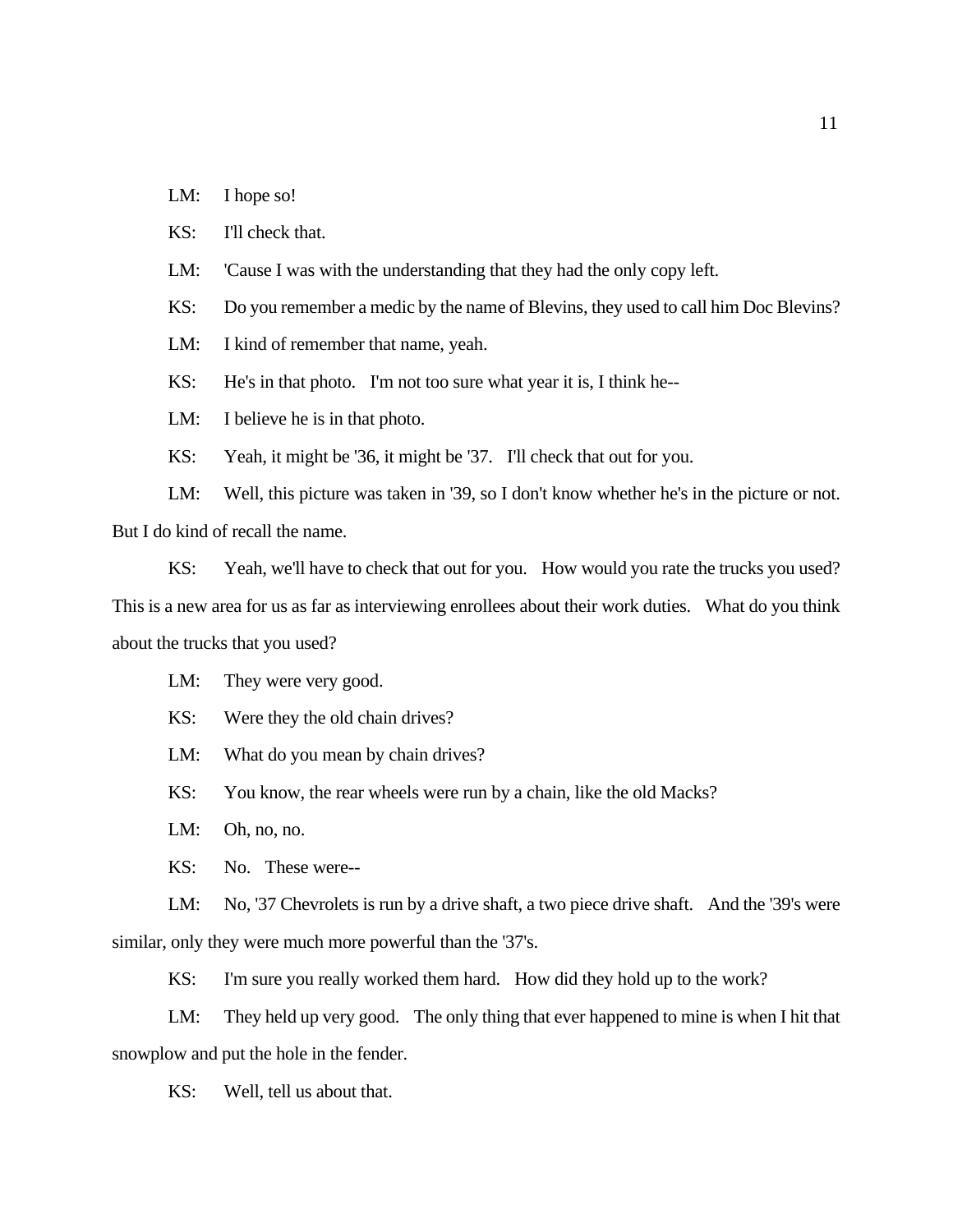LM: Well, I was coming back from Pennsylvania. I had a load of movie picture films on [the truck], some blankets, some sheets, things like that. I come around this curve, and there must have been -- inch, inch and a half of snow on the road. Low and behold, here comes two snow plows, riding each side of the road. So they had my side occupied, coming toward me! I tried to get up the bank to get away from them, so I wouldn't hit them and slid back down and slid into the one.

KS: Oh.

LM: And kind of damaged the left front fender pretty bad. But our mechanic did a very fine job of putting it back together and make it look like new again.

KS: What were some of the things you hauled in from Pennsylvania? You said that you made a lot of trips to Pennsylvania.

LM: Well, I made a few trips up there, and we were hauling blankets and things like that, whenever they needed extra blankets or . . . some of the camps were showing pictures, you know, they had a setup where they could show movies.

KS: And you got movie films?

LM: Films, yeah.

KS: Was there a depot up in Pennsylvania? Is that--

LM: Yeah, New Cumberland. New Cumberland was the depot at that time.

KS: Alright, I see.

LM: So it turned into be the depot for the Army, too, when the War started.

KS: Oh, I see. Excellent.

LM: So I hit that place about three times up there.

KS: How would you rate the overall quality of the work performed by the CCC's? Not only your work, but work that you knew that other fellows did?

LM: I think they did an excellent job, all the way through. I seen some of the stone walls that they built along the road, and I seen some of the chestnut trees that they made these shelters and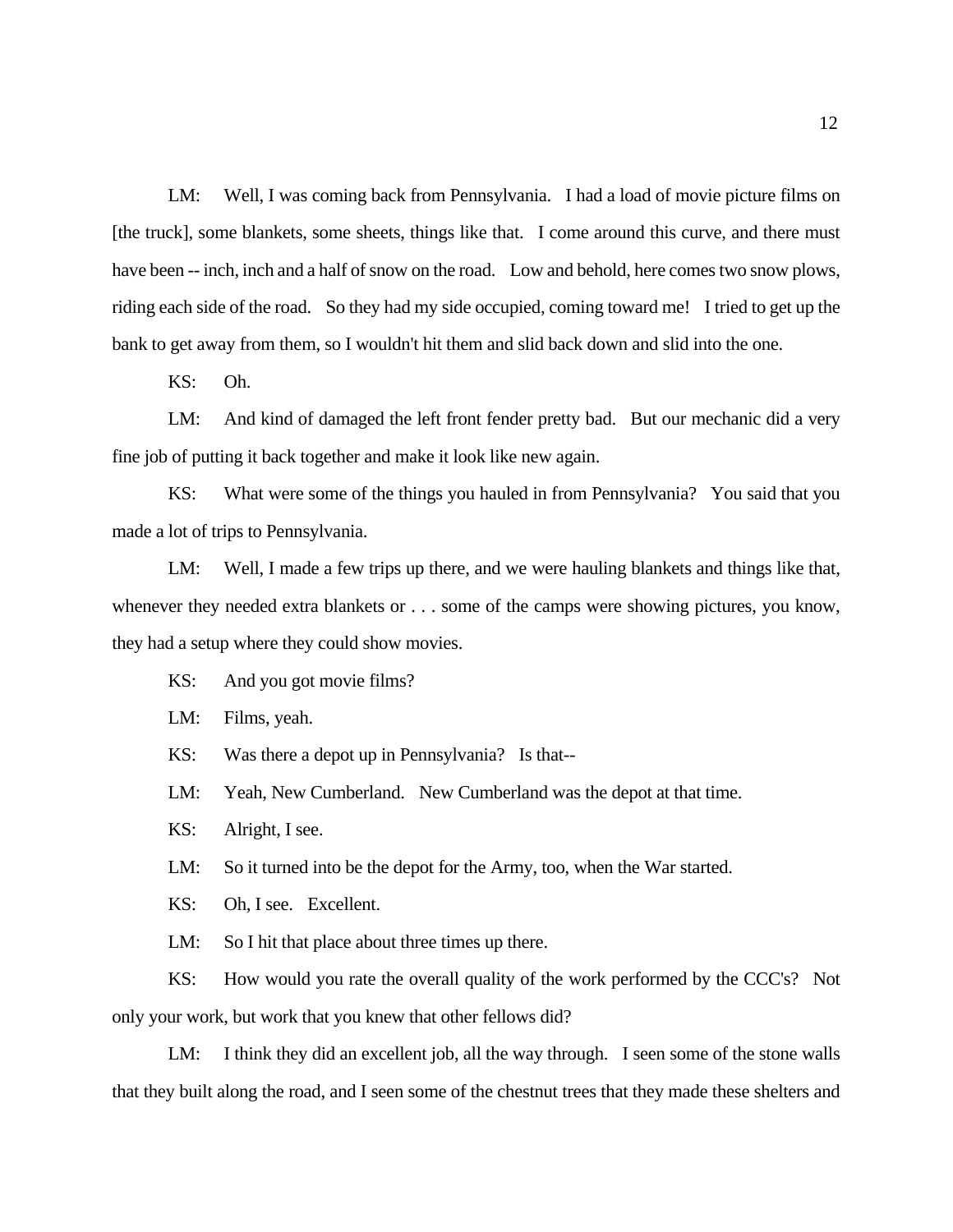things, log cabins out of. Some of them, some of them, they had the idea if they broke the handle on the tool, why, they didn't have to work that day! (laughter)

KS: Did that work out?

LM: But that didn't work out! They had to pay for the tool later.

KS: The naturalists in the Park are interested, of course, in the plant life, and what it was like. Do you recall any of the plant life when you moved in?

LM: Well, the only plant life that I recall, that around our camps there was some flowers planted, things like that. I kind of admired the chestnut trees that they had up here on the Parkway. They had lots of chestnut trees at that time.

KS: Of course they were--were they all dead, then, or were there some--

LM: Well, the dead ones is the ones they cut down, made the cabins and things out of. But there was quite a few of them around that, still, you still get chestnuts off of them and things like that. Then there is today, down at Mabry Mills, at Rocky Knob down there, they got, they got chestnut trees all over the place down there. Which is still producing.

KS: Oh, I see. How about the job assignments? Do you think they were well planned?

LM: I think they were well planned, according to what each person could do, what his qualifications were. A lot, a lot of the fellows did know something about a job when they came in here. They didn't learn all their work in here, they, they knew something about different little jobs. Most of them were good. Lot of them come in with the idea that they knew what they wanted to do, so they kind of looked for that kind of a job. Like being a cook or something like that, you know, or a truck driver, or whatever.

KS: Before we move on to another category, could you just remember some of the things that you transported, you know, while you were in the service in the CCC? There was quarries here, large quarries. Did you move any quarry stone or anything like that?

LM: No, no, never moved any quarry stone. In fact, the rocks that I hauled up out of the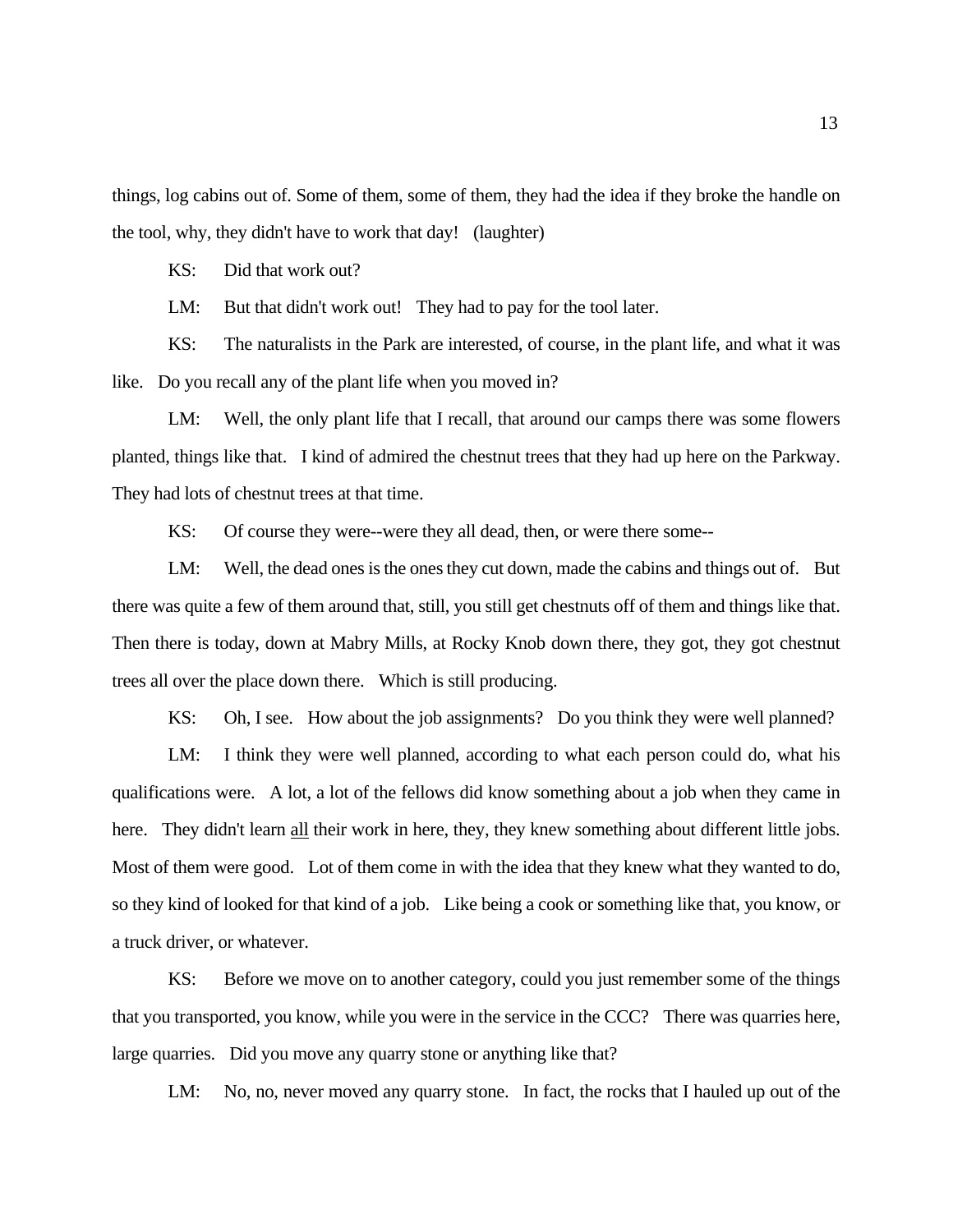Shenandoah River was the only thing that I hauled into, into the Park from out of the Park. I never hauled any quarry stone at all.

KS: Let's move on now to some of your personal experiences here in the Park. First of all, what were your first impressions of the Park when you got here?

LM: Well, I was kind of lost at first! (laughs) But I liked what I saw. And we did have a barracks and everything to come into, we didn't move in where there was tents or anything like that. We had good, warm barracks to move into and everything. And I liked everybody I ever met in here.

KS: Did you come in with a group of men, or were you just assigned a group?

LM: We was in a group. A group of us from Pennsylvania come in here. Well, there was quite a few from New York, too. But we come from New Cumberland, Pennsylvania; we come right down here to Luray.

KS: Can you name any personalities, or, you know, one or two personalities that you knew from that time that stand out in your mind? People that you knew?

LM: Well, there's a guy by the name of Carl . . . let's see, he was from Hazelton, Pennsylvania. Can't think of his last name at the moment. Anyway, there was a boy from West Pittston, Pennsylvania. His name was Henry Armitage. A very nice person, he used to bunk next to me. And there's Ben Silvestri. He bunked right across from me, in the same barracks. KS:

You mean Ben?

LM: Yeah.

KS: Oh! Okay.

LM: He remembered I used to sit on my bed and play the mandolin, and things like that. He remembered that. That was some of his experiences. He liked that. I liked Ben, Ben was a nice boy.

KS: How about your superiors, some of the officers?

LM: I got along with all of them. But I especially got along real good with Eugene A.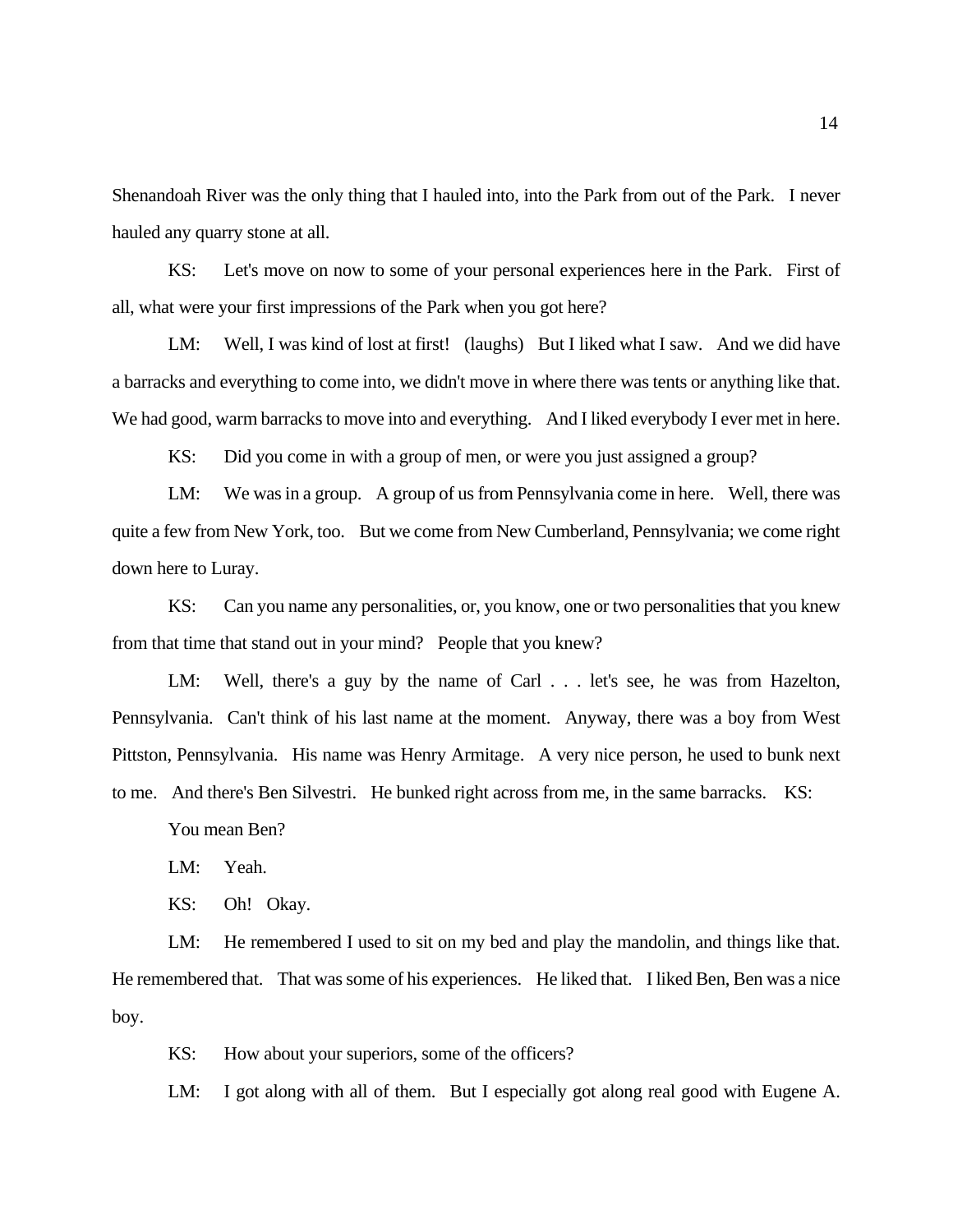Gissey. He was our parks--our superintendent. In that camp. He was a real nice person from Newport News.

KS: Now, he was a civilian, right?

LM: He was civilian. He was the park--he was the superintendent. And him and I used to travel around together down to Luray.

KS: How did most of the boys--they get along pretty well with the superiors that they worked for?

LM: I believe they did. I never seen, I never seen an argument between any of them.

KS: What were your first impressions of the mountain families? Were they still pretty much in the Park, then?

LM: I believe so.

KS: Okay. What were your impressions of them?

LM: Well, I thought, I thought camping out like that in the mountains was, is a nice thing. Of course, we had these good barracks to be in, but other than that, I enjoyed the work, the work and all that. I enjoyed all that.

KS: How about the people who lived in the mountains at that time, the cabins and things throughout the hollows? Did you meet any of those?

LM: I didn't get to see any of those, but we worked with the  $($  [LEMs?], and they come out of places like that. And they were all good people, all nice people. The fellow that I drove for, I believe his name was Pops Johnson, we called him Pops. I believe he was the oldest one in the group, that's the reason we called him that. I drove for him, and he was a very nice person to get along with, too.

KS: Now, by your camp there were two homes. One was occupied by June Weakley. Was that house still there when you moved in Camp?

LM: I never, I never seen a house.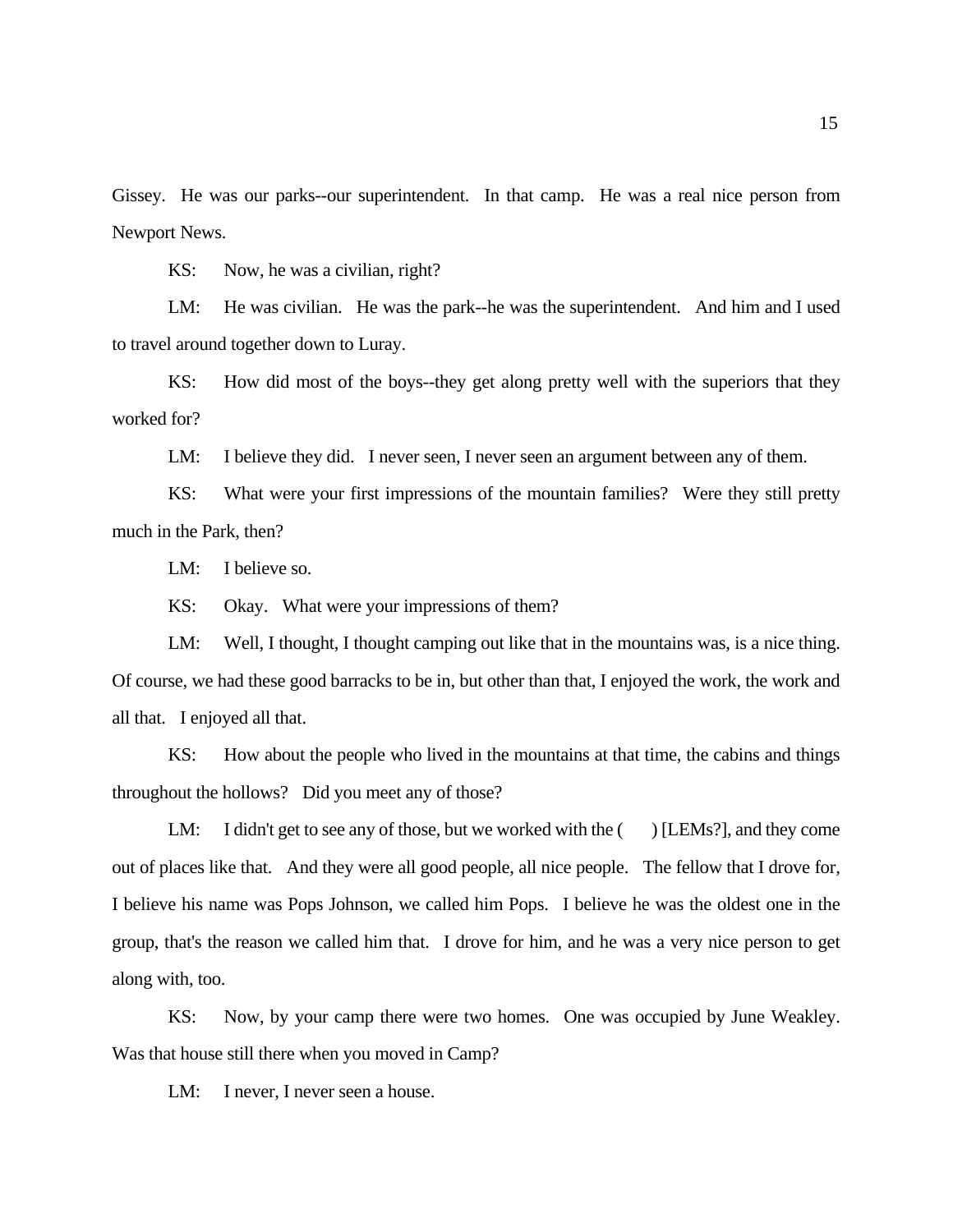KS: Okay, well, I think I'm off. I think I'm talking about Big Meadows. You worked at the Pinnacles Camp.

LM: I was up at the Pinnacles, there were no houses up there.

KS: All righty, what do you remember about animal life in the Park?

LM: Animal life, with the truck we used to run over a few rattlesnakes along the road. We always saw deer. But I never seen any bear up here. I know they're here, but I never seen any. But I see a lot of deer. In fact, I saw twenty of them today.

KS: Okay, but back then, it's 1939 we're talking about, there were a lot of deer here?

LM: There was lots of deer then. I saw a family of raccoons one time. I saw a family of skunks one time in the middle of the road and she was taking them off, to get them off of the road and dropping them in a ditch. By the time she went back to get another one, the other one was back out and back out on the road. She was having lots of fun with them! (laughter) So we set and watched them for a while. That's when we were visiting the Park, that wasn't when we was in the CCC, that was when my wife and I was visiting the Park one time.

KS: I see. How about pets, did they have many pets in the camp?

LM: I think our captain had one, I believe he had a dog, I'm not sure.

KS: Okay. We have a photo in the Archives of a dog named Nelly, and I don't know if that's the . . .

LM: That might have been the one.

KS: That might have been the one, yes. Okay, now how about the plant life? We touched a little bit about the plant life that you saw when you arrived; for example, you mentioned the trees, the chestnut tree. But how about wildflowers and berries and things like that?

LM: I don't . . . I remember some fruit trees that was in the Park areas, that was left when the Park took over a lot of the lower parts down in the Valley where the farmers had fruit trees planted. I remember getting apples off of trees and things down in there. That I remember.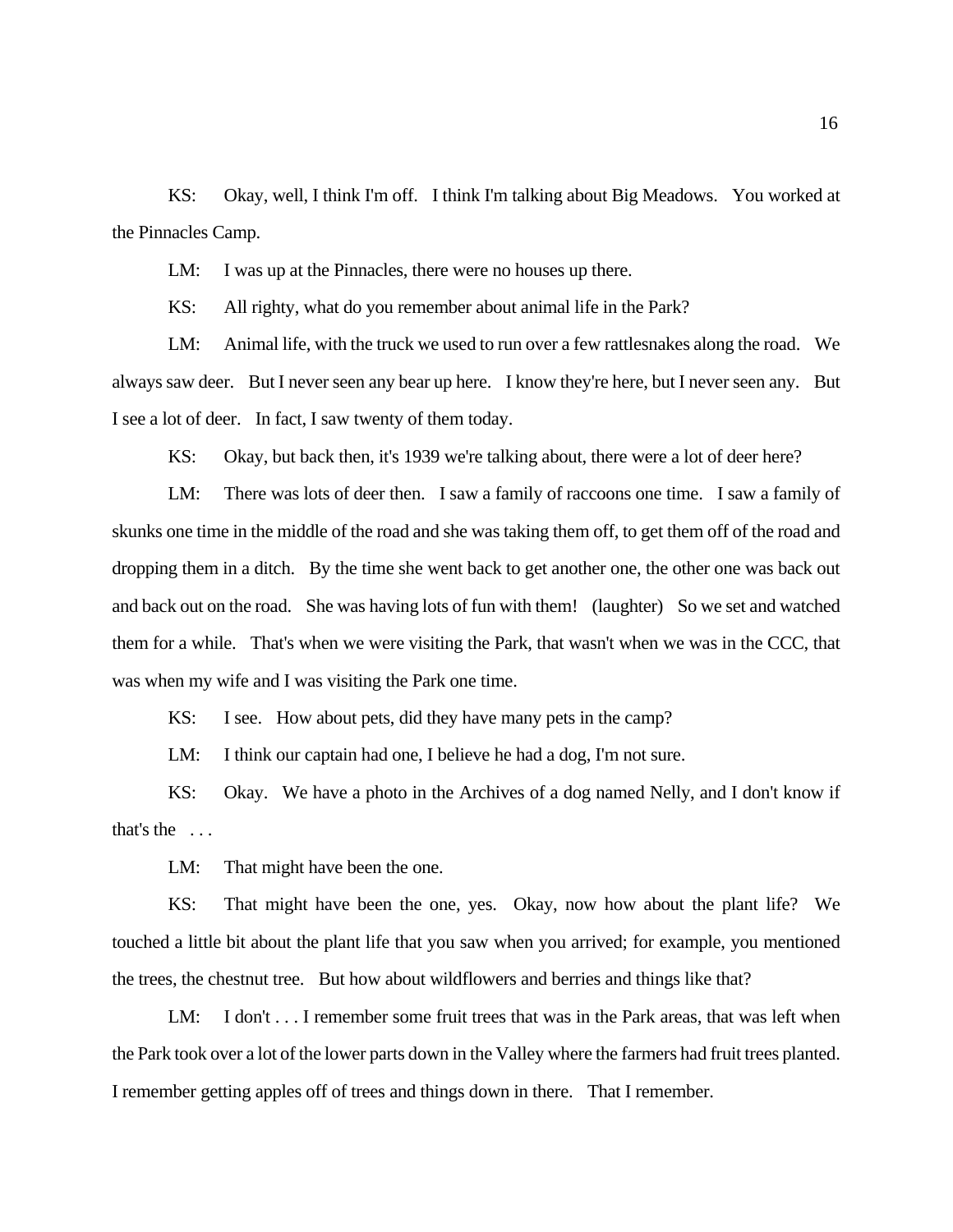KS: Well, okay, how about the trees? Were there . . . there's a lot of comment that goes about . . . let me see if I can form this question correctly . . . how denuded of trees was the Park? Was there a lot of open land, were there just very few trees, or how did you see it when you came to the Park?

LM: I would say there was very few open lands. Very few parts of open lands. It was mostly trees.

KS: Mostly trees in the area where you were at?

LM: Mostly trees, yeah, in the area. 'Cause a lot of the, lot of the, the old chestnut trees and things like that weren't harvested out there yet. They were just being harvested out when they was making these log cabins and things with them.

KS: I see. Now, does this apply to just the area you worked in, or does that apply to what we consider the entire Park today, in other words, the southern district and the northern districts. Were there differences between them? As far as trees might--

LM: I think it was over all.

KS: Over all.

LM: I think it was over all of the areas that they had already finished. See, this parkway wasn't finished when I was up here. There was a lower part going down into Tennessee that wasn't finished.

KS: That's the Blue Ridge Park.

LM: That's the Blue Ridge Parkway.

KS: Right. Okay, what was the weather like when you were here?

END SIDE A

### START SIDE B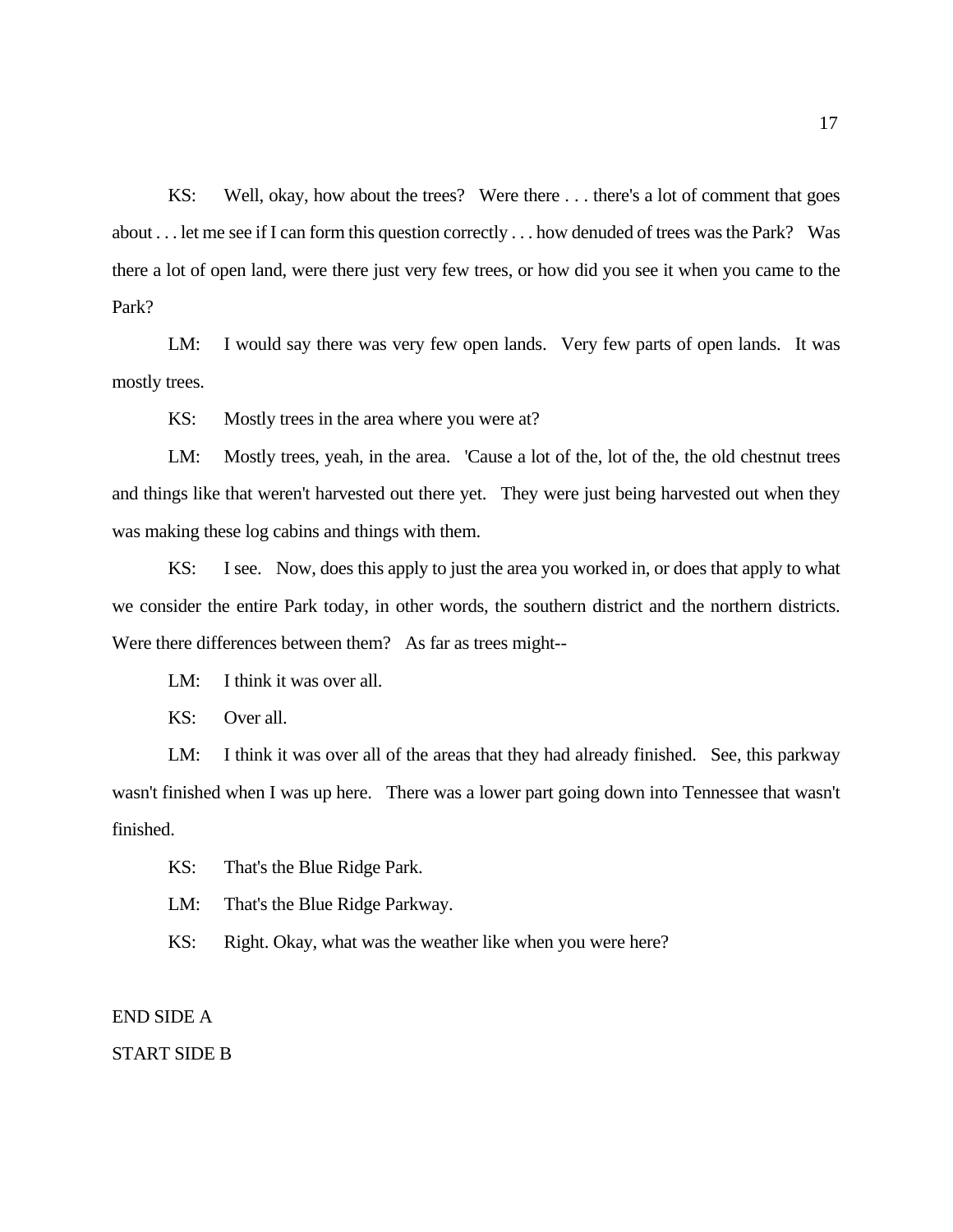KS: Okay, that side of the tape cut off on us, so, Lawrence, if I can, let me rephrase that question or repeat that question: what was the weather like when you got to the Park?

LM: Well, when I got to the Park, it was fairly well, because that was in July, yet. But that winter, the winter of '39, was a hard winter. In fact, one of the overlooks had about, like, ten feet of snow in it. And I do remember the big snow plows they had; they used to blow the snow down over the, into the woods, off the roads.

KS: Did you operate any snow removal equipment?

LM: No. I have shoveled snow, in around our camp area, to clear it, and keep things going there.

KS: What were some of the duties or some of the things that occupied your time when you were snowed in?

LM: Well, that's when we used to play the mandolin and things like that, we played some music and sat around on our bunk and played music. And there was three or four fellows that wanted to learn how to play the guitar. So I was giving them about fifteen minutes, music lesson, or thirty minutes for fifteen cents. So I made a little extra money to go to town with on the weekends, by charging fifteen cents for thirty minutes of practice.

KS: Excellent. Now, you visited the Park recently. Now, how does it compare to your first visit?

LM: Oh, it's in much better shape now, and looks better, and they have better facilities. Everything's better now.

KS: What I'd like to do now is talk to you a little bit about your recreation activities when you were in the CCC's. What was available to you when you were in camp, as far as recreation went?

LM: Well, we had ping-pong tables and things like that. They had boxing rings where you could box a little and things like that. In fact, when I was over at Aberdeen Proving Grounds, CC camp over there, I was on the boxing tour--I was on the boxing tournaments over there. I was a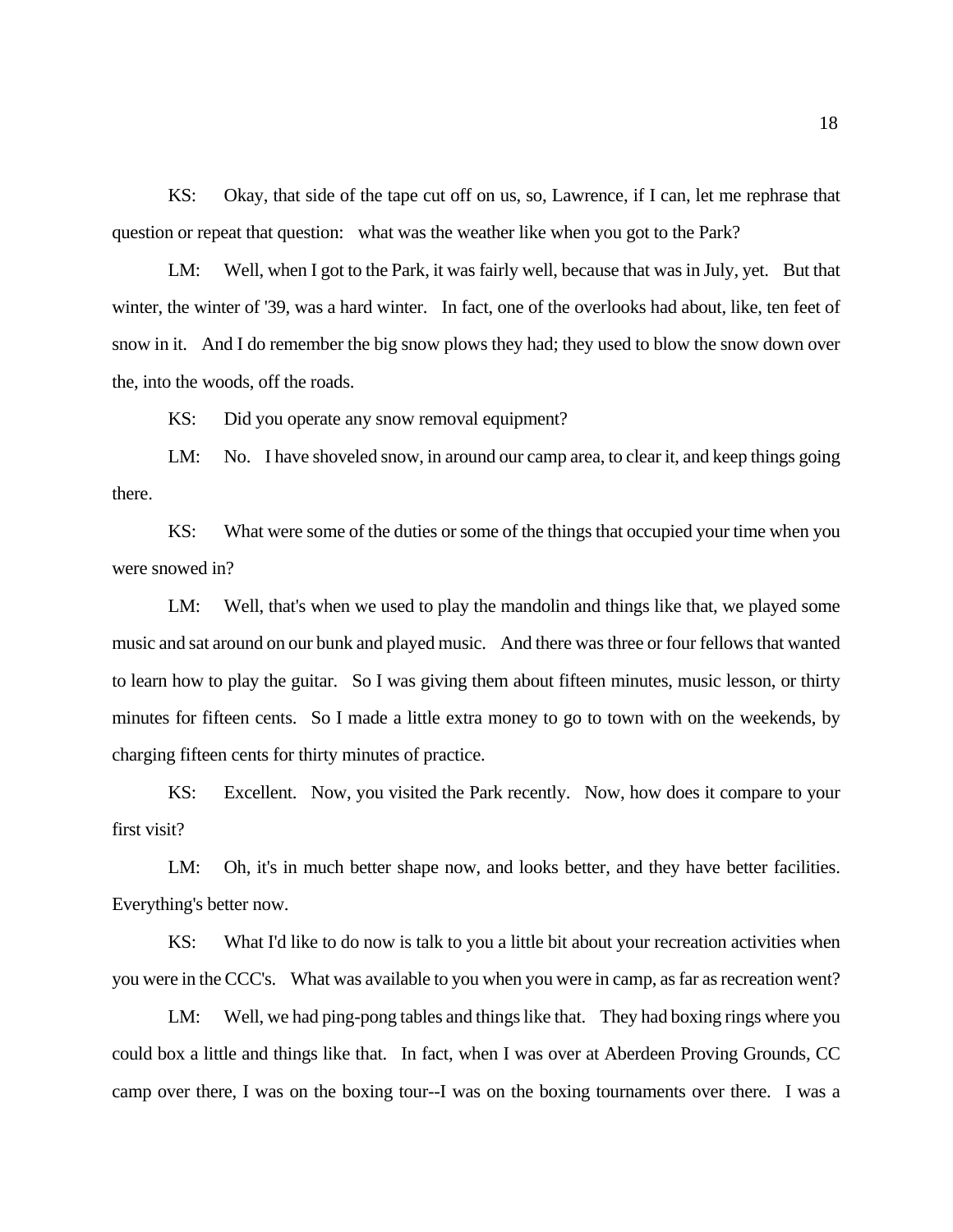boxer, too, and at nighttimes, on Friday nights, and so altogether I was in that boxing for about two years, around two years.

KS: Now, did you play on any other sport teams, other than the boxing?

LM: Well, see again, over at Aberdeen Proving Grounds I played on the basketball team over there. It was an outdoor basketball team, with the seams on the basketballs sewed on the outside of the basketball. So it was kind of hard on the fingernails. And we used to play the, the, in town, we used to play against the teams in town.

KS: How about over here in Shenandoah, did you play on any teams here?

LM: No, I didn't play on any teams over here. We played down at the Shenandoah High School, the Luray High School one time, for one of their assembly programs. Our little band that we had, we played down there one time.

KS: I see. Did you attend any of these sports? I know they had baseball, they had football, and I think they played inter-camp and then they played some of the teams in the Valley. How good were the teams?

LM: That I don't remember. I didn't play on any of the baseball teams or anything. I was, on my weekends I was usually downtown. With friends down there.

KS: Is that most of the time when the activities took place? Like the football and baseball was mostly on--

LM: Yeah. Yeah, things like that. I was very seldom in camp on the weekend. 'Cause the superintendent and I used to go downtown. He had a car, he had a '37 Plymouth and we used to ride downtown, spend most of our time down there.

KS: While we're on that subject, some of the fellows used to have cars. I know they weren't allowed in camp, but they used to hide them out in the woods. Are you familiar with this kind of activity?

LM: Oh, yes. In fact, the fellows that were stealing the blankets are the ones that had their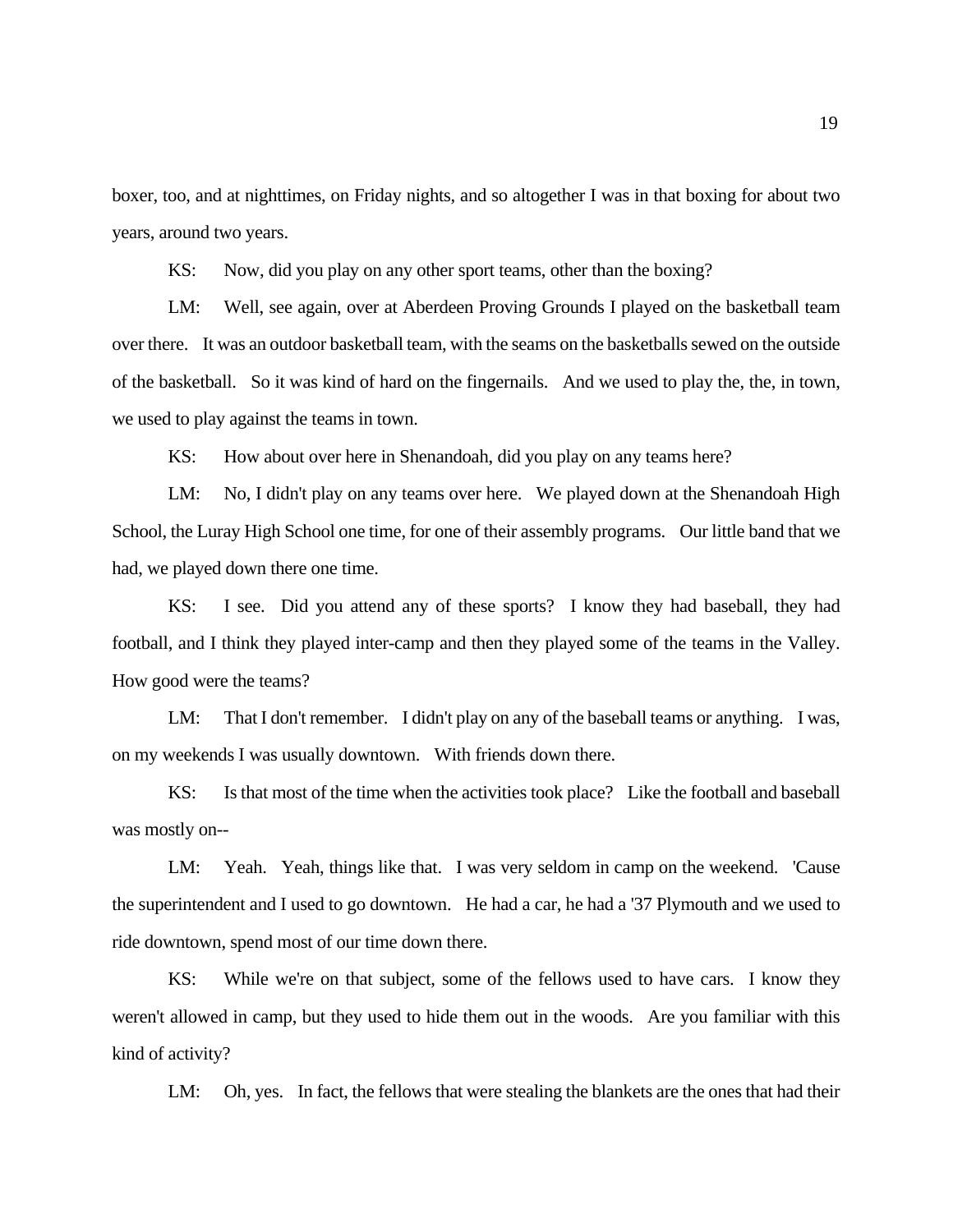cars stashed out in the woods. And they'd take them over to their car and then they'd go downtown and sell them. I don't what they, uh--they needed money, too, I guess.

KS: What other games did you take part in, like for example, board games, like, you know, like--

LM: None.

KS: None?

LM: None.

KS: Were there many in the barracks, did the fellows play board games?

LM: Well, they'd play checkers, things like that. Checkers and dominoes, and that was mostly at the recreation building.

KS: Was there much gambling?

LM: Well, there may have been some, but I, I--

KS: Was it quiet? Generally?

LM: It was more likely quiet, because I never heard of it.

KS: You already mentioned the fact that you did get into some the communities, like

Luray. How were you treated when you went in there?

LM: Well, we were treated very well down in Luray. We were treated very well over in New Market. We got into a little fray over south of New Market when we played for a dance one night, but that was the only thing there, and it wasn't, uh, nothing major.

KS: Did you date any local girls?

LM: Yes, I did. I dated a girl down in Luray for quite a few months.

KS: What was a typical date like?

LM: Well, there was the movies, and things like that. Movies, or place to get a hot dog, or things like that. That's about it.

KS: Okay.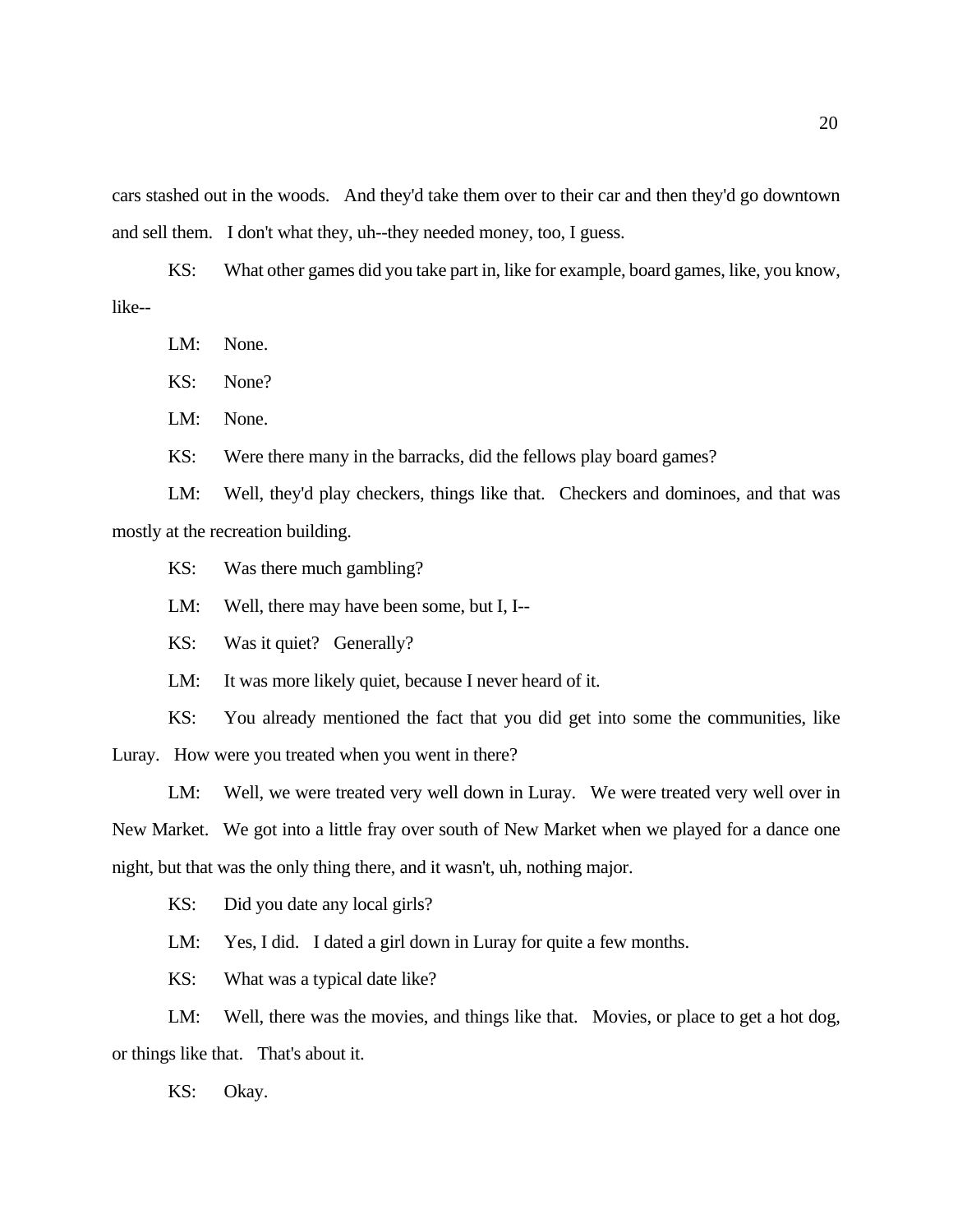LM: Got a little bit of moonshine once in a while. Which we took to the movies with us in our pocket with a straw in it.

KS: Were you ever invited to her home, meet her parents or anything like that?

LM: Oh, yeah. Yeah, I used to go out to my girlfriend's house quite often.

KS: How often were you allowed to go home, on leave?

LM: I don't remember exactly, but in this camp here, I didn't go home any time from here. All the time I was in this camp here I didn't go on any leave. But when I was in Aberdeen Proving Grounds, I spent quite a few weekends at home.

[Break in tape]

LM: --choking.

KS: Okay, Larry, let's, let's move on. What we're interested in now is talking about what you did after you were in the CCC's. What we're interested in -- what did you do after you left the CCC's?

LM: When I left the CCC's on the Skyline Drive, I went back to Aberdeen Proving Ground, Maryland and worked civil service for four years. And from there, I got drafted into the Army. I was in General Patton's First Armored Division, I was help training tank drivers in Fort Knox, Kentucky. I went down there, a month or so after I left the civil service I went to Fort Knox. I made, I guess the first three hours I was there, I was, I got a land sergeant rating. And they give me a platoon to help train and that was it, in the Army. I come back out of the Army and I went to work for Case Cutlery in Pennsylvania, in Bradford, Pennsylvania. I worked for them seven and a half years, making knives, machete, and things like that. Bayonets and things like that for the Army. And I left that job after seven and a half years and went to work for Oldsmobile Division, General Motors, the Oldsmobile Division.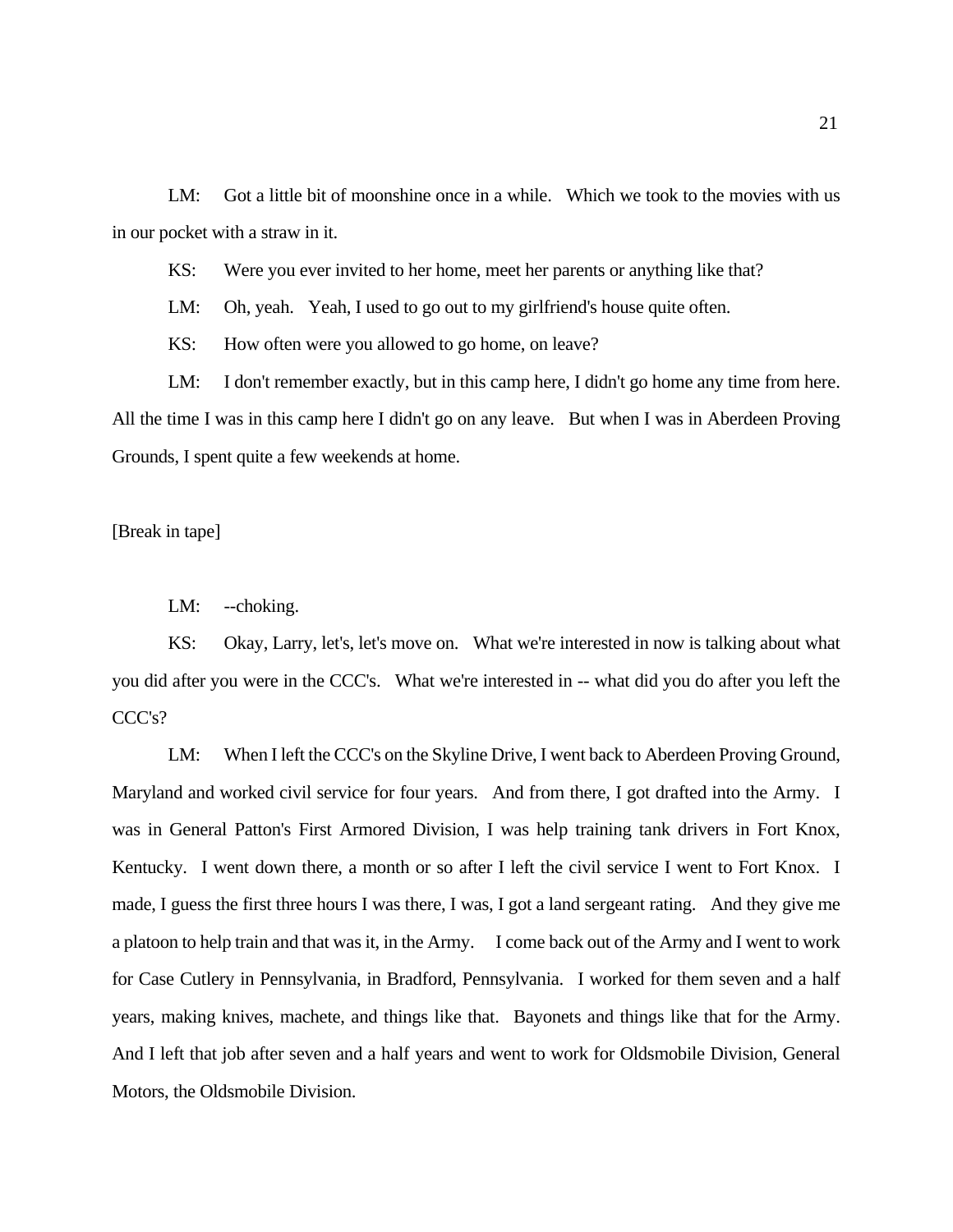#### KS: Where was this at?

LM: In Bradford, Pennsylvania, and I worked there five years. From there, I went down to Richmond, Virginia and went to work for Sears Roebuck. I worked 18½ years for Sears Roebuck and retired. I was an automotive technician, electronics technician, in Sears Roebuck. So I retired in 1979, and that was the last day I worked. That was a happy day!

KS: Very nice. How did the CCC affect your life?

LM: Well, the CCC did a lot for me. They helped me learn how to live my life after that, after I left the CCC's. The good wife I got, she kept a budget. And that way, what we got today, I can thank her for, because she saved a lot of money. Not a whole lot of money, but she saved the money and got us the things we got. We're living a good life, we got a nice place to live and everything, and we been retired for 20 years already.

KS: Excellent. What do you thank about your CCC experience? How would you rate it as far as the impact it made on your life?

LM: I would rate it as one of the better things that happened. It give me a real good start.

KS: A start on life, that is?

LM: Exactly right.

KS: How did serving in the CCC help you adjust to military life?

LM: It was a big factor in adjusting to military life because the first camp I went into, I was stationed in Aberdeen Proving Grounds in Maryland. So we got all kinds of calisthenics and we had to stand in line, line up, right dress, all that kind of thing, like the Army had. In fact, we had to keep all our trucks just shining, our motors in our trucks had to shine just as well as the outside of the truck. It was a good start toward military life.

KS: In the military, did you serve overseas with General Patton?

LM: No, I served in Fort Knox, Kentucky, just Fort Knox, training tank drivers over there. For General Patton.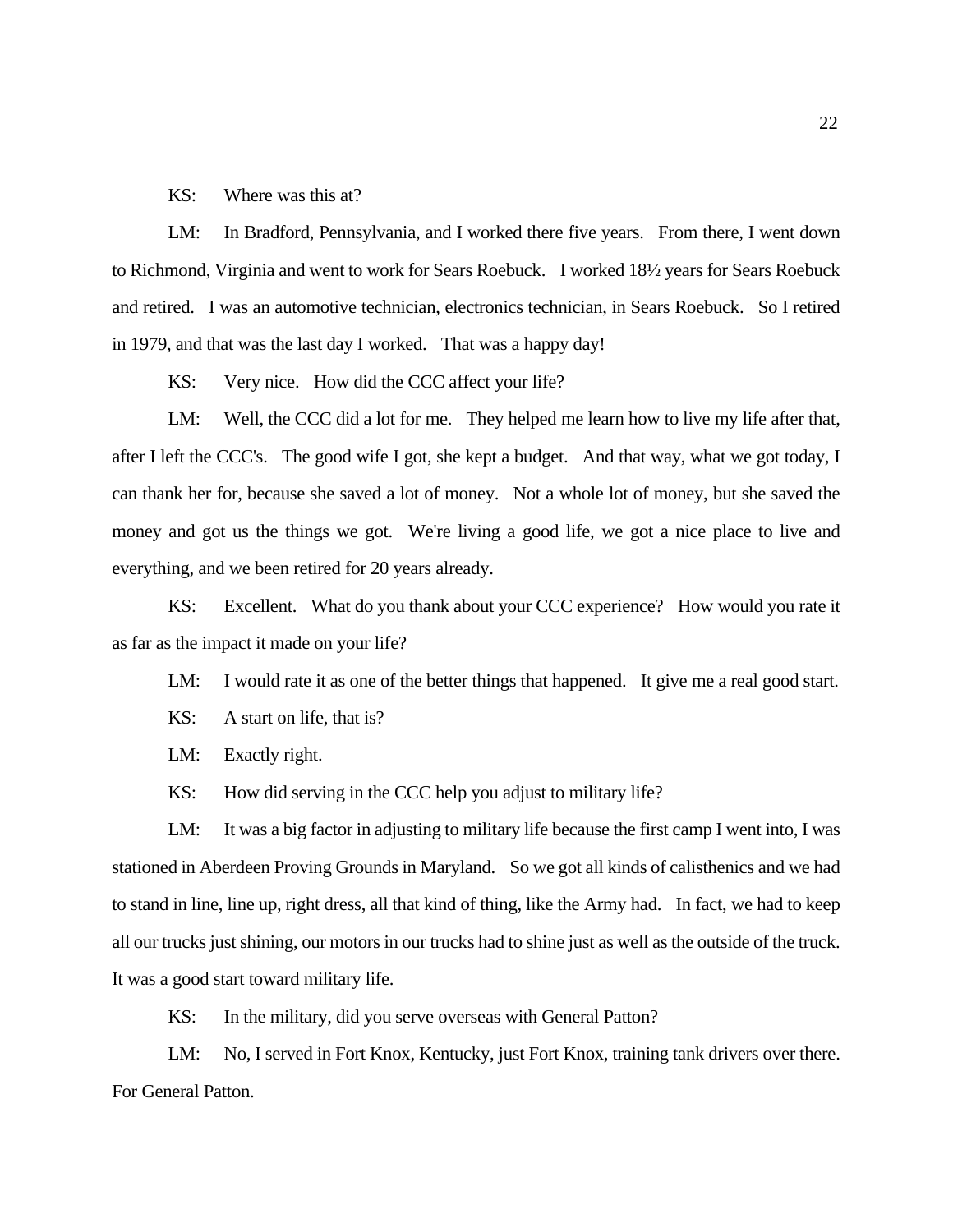KS: Excellent. Very good.

LM: And that's as far as I got in the Army because the War was over with Germany already when they drafted me but Japan was still fighting, so I had to stay until they quite fighting. And then I could back out.

KS: Now, what years are we talking about now?

LM: We're talking about 1945.

KS: '45 , when you went in?

LM: It was all in '45, in and out in '45. It was just a six, seven month deal. We trained a battalion of tank drivers and that was it. And then the war was over with Japan.

KS: Well, at this stage of the game in the interview, I generally, you know, let you have-- I've been asking all the questions. Is there anything you want to add, or you'd like to say about CCC life and how it prepared you or overall what you think of your experiences?

LM: Well, the good, I think the good three meals a day and all that put me in good shape. I remain in good shape, and I'd like to . . . I'd do it all over again.

KS: Very good. Larry, I want to thank you for allowing me to interview you and for your contributions to Shenandoah National Park. Thank you.

LM: Yup.

END OF INTERVIEW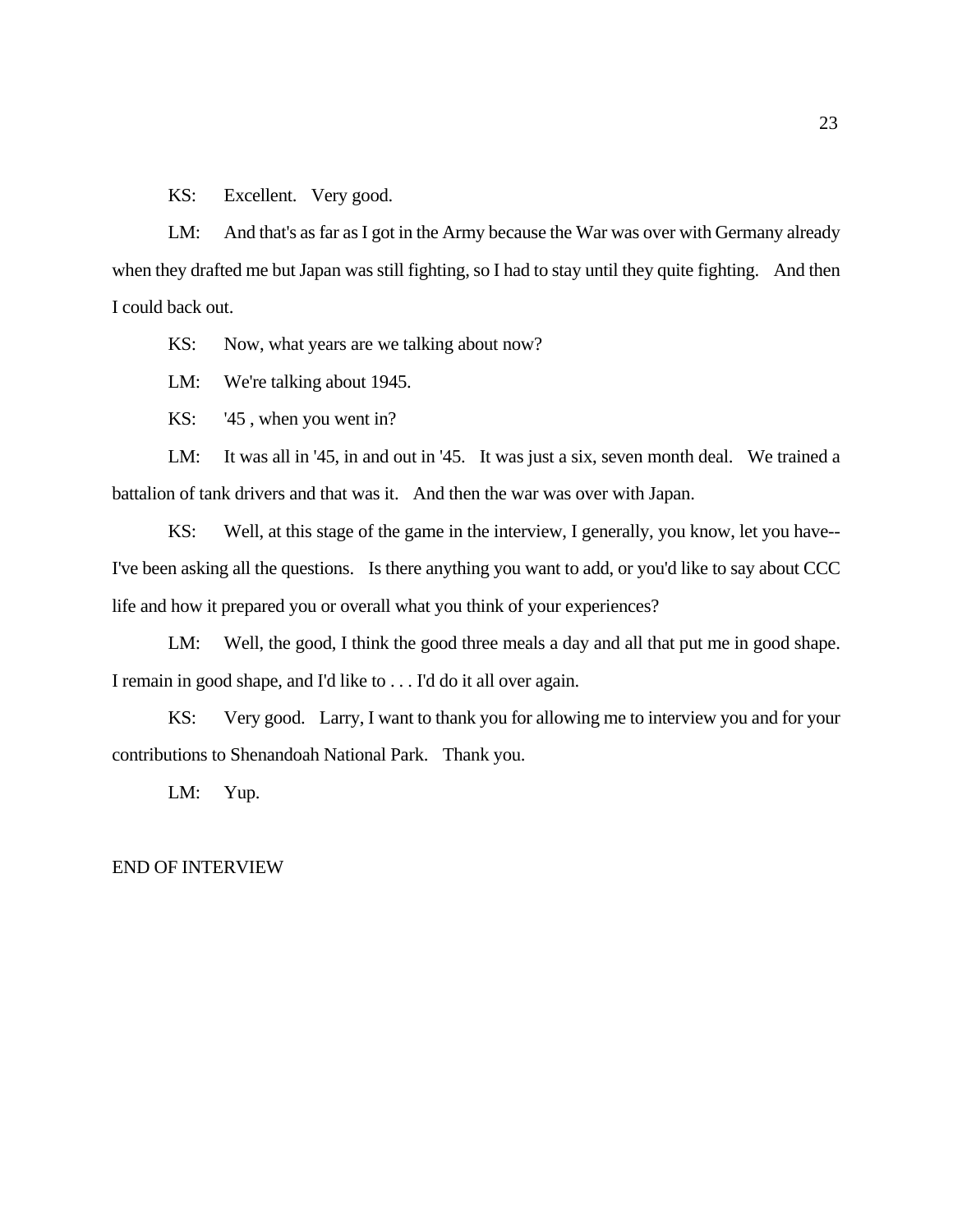Interview

with

### LAWRENCE MCGLYNN

September 29, 1996

Interviewer: Kenneth Steeber

Transcribed by: Joy K. Stiles

Shenandoah National Park Luray, Virginia

Original manuscript on deposit at Shenandoah National Park Archives

### **NOTICE:**

**The material contained in this oral history may only be used for professional and genealogical research, park interpretive**  *<u>ducational</u>* **quotations in nonprofit commercial publications.**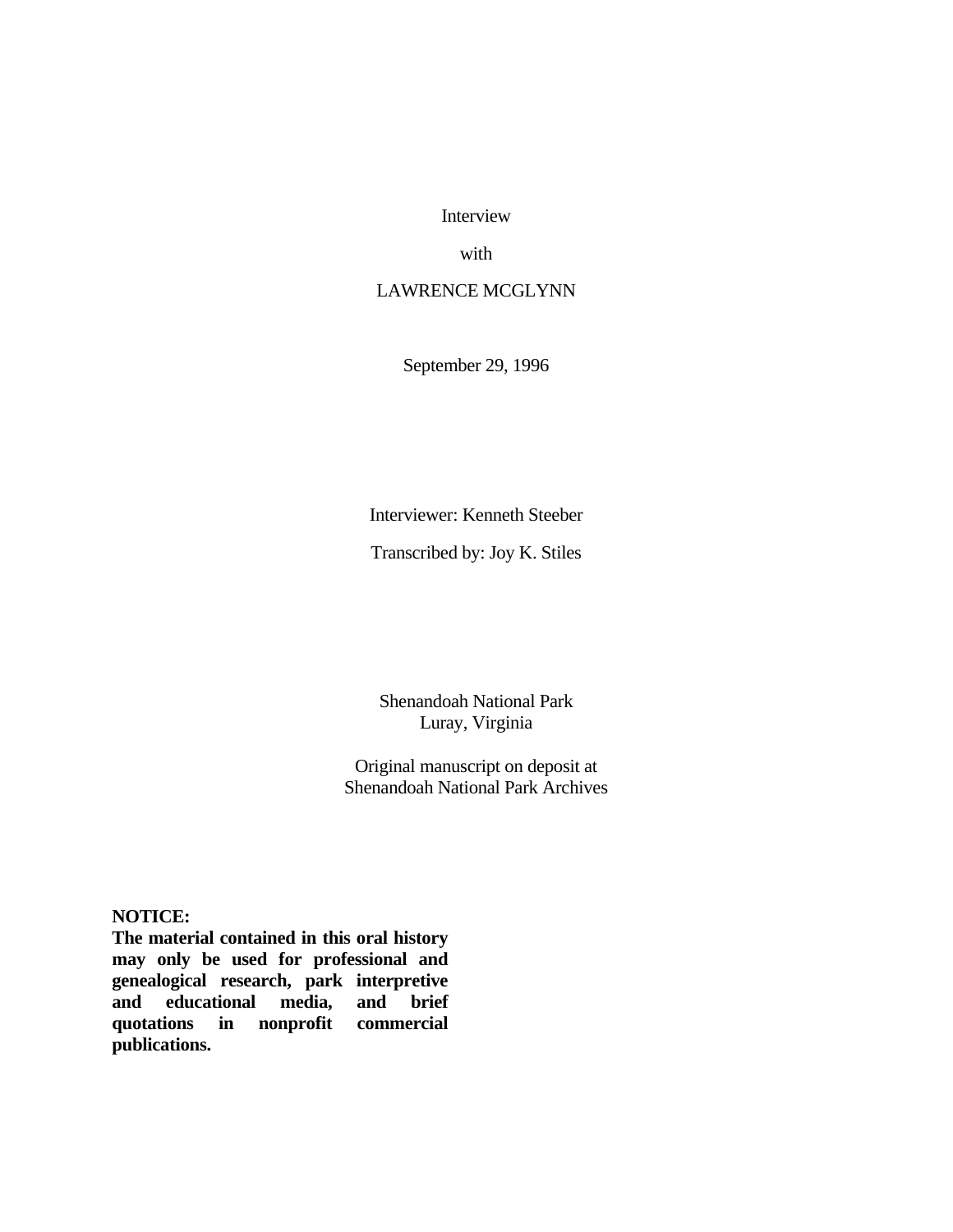# **INDEX**

Interview with

# LAWRENCE MCGLYNN

September 29, 1996

Interviewer: Kenneth Steeber Transcribed by: Joy K. Stiles

Shenandoah National Park Luray, Virginia

Original manuscript on deposit at Shenandoah National Park Archives

## **NOTICE:**

**The material contained in this oral history may only be used for professional and genealogical research, park interpretive**  and educational media, and **quotations in nonprofit commercial publications.**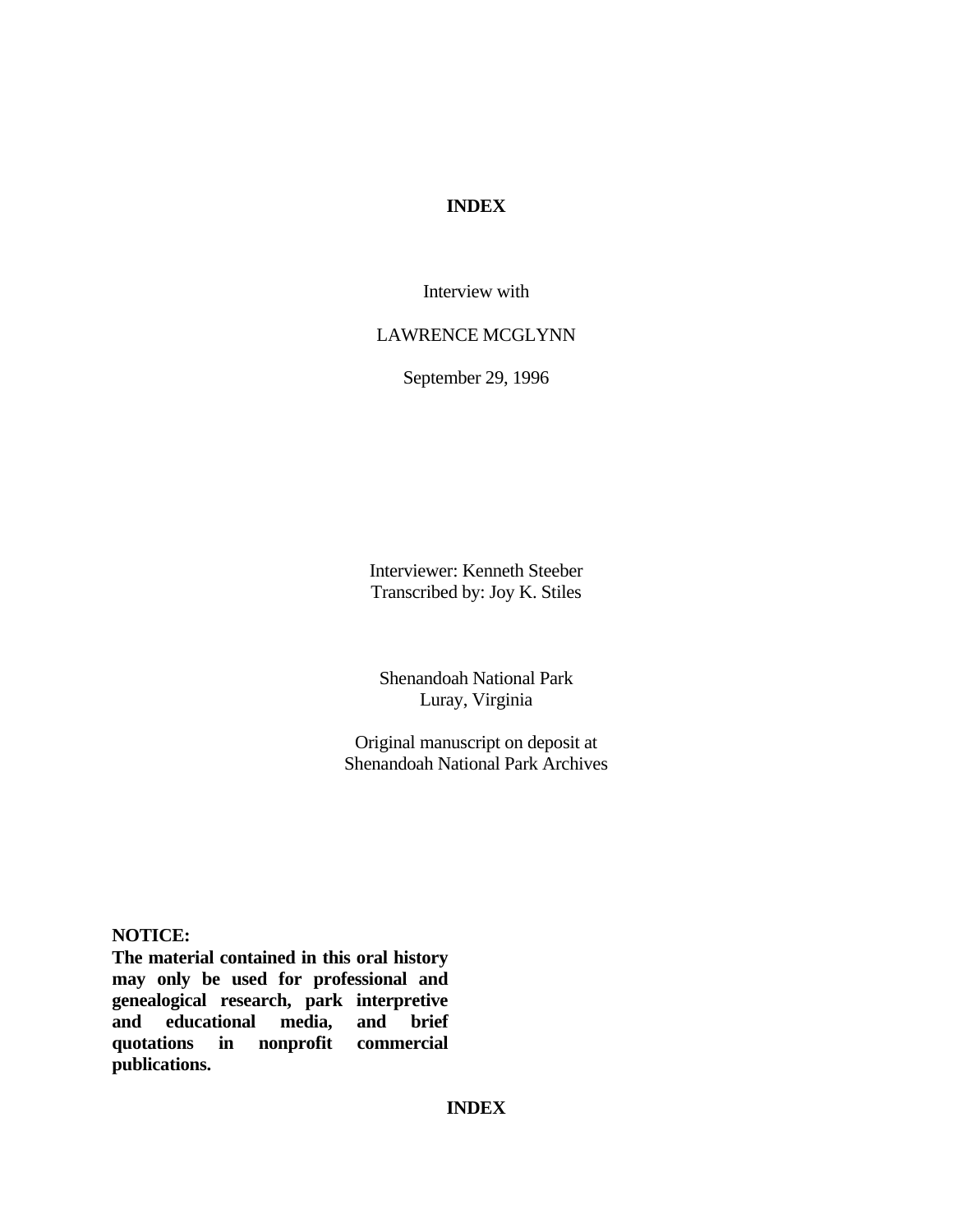#### Side A:

Lawrence McGlynn is a former Civilian Conservation Corps enrollee stationed in Shenandoah National Park from 1939 to 1940. McGlynn served with the CCC a total of 28 months, working in other areas in addition to his time at Shenandoah. The interview begins with McGlynn giving a brief account of his family background, schooling and describing his start with the CCC. McGlynn was assigned to Camp NP-10, Company 375 at Pinnacles. He recalls the military-like life of camp, and the discipline it taught. He recalls few problems in camp, with the exception of two enrollees from New York caught stealing Army blankets to sell to the public in Luray. These men were put out of the Corps. McGlynn gives a brief description of some of the food, which he liked, then talks about having to do his own laundry. After talking more about life in the barracks, McGlynn recalls the only hardship of camp life was the winter weather and the deep snow. McGlynn took a class in diesel motors offered to enrollees through the educational program. He mentions his experience with the dental care provided.

McGlynn then relates how he was part of a small band, made up of three CCC boys and a local boy from Luray who played fiddle. They traveled to various places in the Valley, playing for square dances and related events, and played for a school assembly at the Luray High School. McGlynn played mandolin and guitar at that time.

McGlynn worked driving a truck, initially hauling gravel out of the Shenandoah River near Luray up to the Skyline Drive. After that assignment, he usually hauled men out to work, occasionally making trips to New Cumberland, Pennsylvania for supplies. He remembers an accident he had with a snow plow as he returned from Pennsylvania one time. Among the items he brought from Pennsylvania were blankets and movie films that were then shown to the enrollees. He recalls the CCC boys doing excellent work, overall. He describes how a few boys thought if they broke their assigned tool, they wouldn't have to work any more that day, but that it didn't work out the way they thought. When asked about wildlife present in the Park in 1939, McGlynn recalls many deer. He recalls the area as being mostly forested, with few open areas.

### Side B:

McGlynn recalls the severe weather in the winter time and how he passed the time in the barracks on days they couldn't work by teaching guitar lessons to others for fifteen cents for a thirty minute lesson. He was not involved in CCC sports in Shenandoah, spending most of his free time in Luray with friends or with the band. He was rarely in camp on weekends, riding with the Camp Superintendent, Eugene A. Gissey, down to Luray. Enrollees were not permitted to have cars, but McGlynn remembers that the two boys caught stealing blankets had cars hidden in the woods nearby. McGlynn got along with the local residents and dated a Luray girl for several months.

McGlynn describes his life after leaving the CCC, including his employment history and his time in the Army training tank drivers. He concludes with a positive reflection of his time in the CCC, saying he would do it all over again.

End of interview.